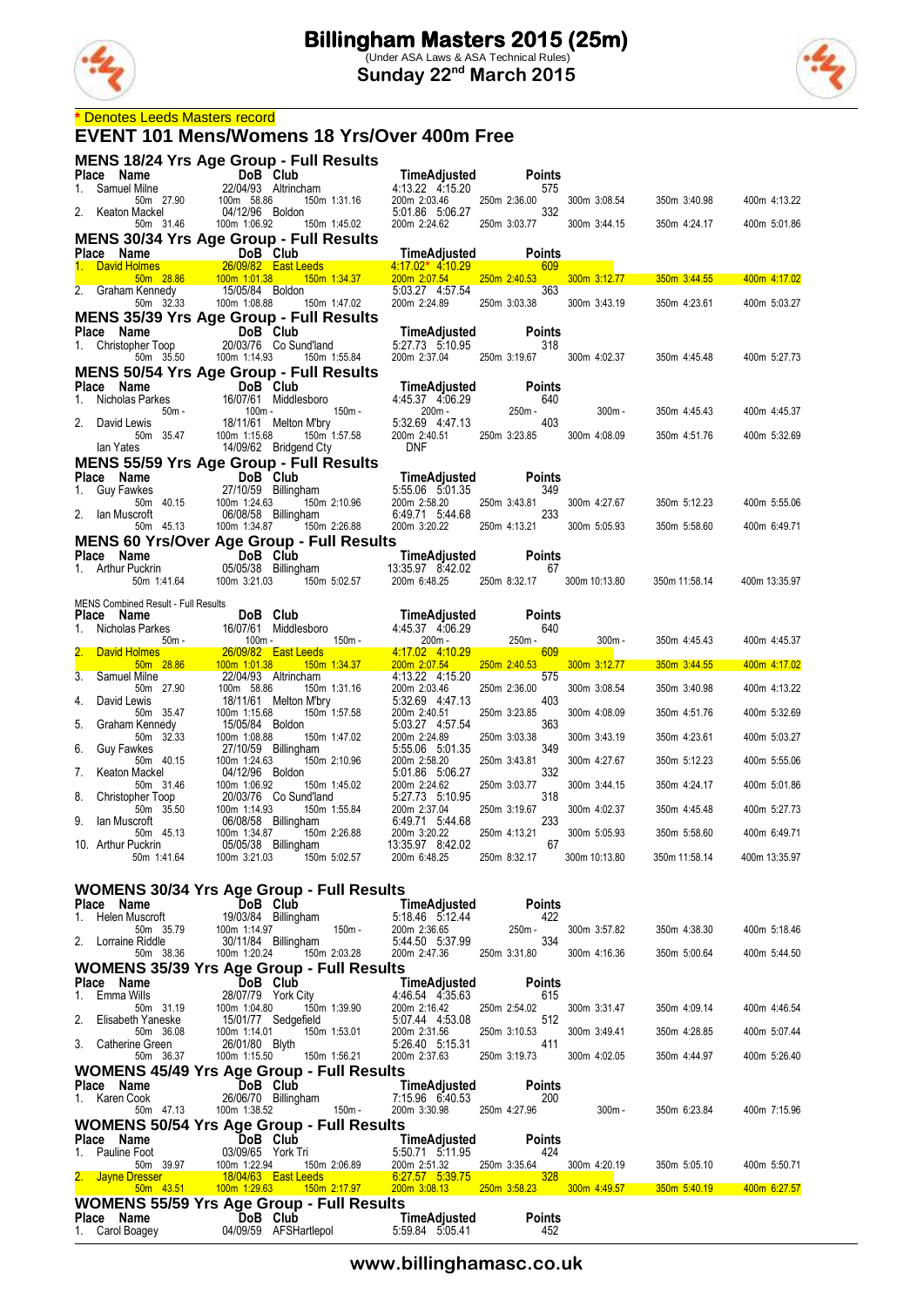

(Under ASA Laws & ASA Technical Rules) **Sunday 22nd March 2015**



|    | 50m 39.76                                    | 100m 1:24.05<br>150m 2:09.31                        | 200m 2:55.27                    | 250m 3:41.35        | 300m 4:27.34 | 350m 5:14.26 | 400m 5:59.84 |
|----|----------------------------------------------|-----------------------------------------------------|---------------------------------|---------------------|--------------|--------------|--------------|
|    | Gillian Sheehan                              | 16/10/59 Billingham                                 | 7:09.65 6:04.66                 | 265                 |              |              |              |
|    | 50m 47.71                                    | 150m 2:36.15<br>100m 1:41.51                        | 200m 3:30.60                    | 250m 4:25.61        | 300m 5:20.69 | 350m 6:15.83 | 400m 7:09.65 |
| 3. | <b>Christine Muscroft</b>                    | 04/06/56 Billingham                                 | 7:21.37 6:04.48                 | 266                 |              |              |              |
|    | 50m 53.90                                    | 100m 1:50.55<br>150m 2:47.69                        | 200m 3:44.45                    | 250m 4:40.13        | 300m 5:35.59 | 350m 6:30.33 | 400m 7:21.37 |
|    | Alison Christian<br>50m 50.16                | 23/03/60 Tynemouth<br>100m 1:46.34<br>150m 2:45.37  | 7:31.83 6:26.76<br>200m 3:42.78 | 222<br>250m 4:38.72 | 300m 5:38.11 |              | 400m 7:31.83 |
|    |                                              |                                                     |                                 |                     |              | 350m 6:34.30 |              |
|    |                                              | <b>WOMENS 60 Yrs/Over Age Group - Full Results</b>  |                                 |                     |              |              |              |
|    | Place Name                                   | Do <b>B</b> Club                                    | TimeAdjusted                    | <b>Points</b>       |              |              |              |
| 1. | Lindy Woodrow                                | 09/05/54 Co Sund'land                               | 7:28.66 6.03.16                 | 269                 |              |              |              |
|    | 50m 50.66                                    | 100m 1:46.03<br>150m 2:44.69                        | 200m 3:41.51                    | 250m 4:39.75        | 300m 5:37.29 | 350m 6:34.70 | 400m 7:28.66 |
|    | <b>WOMENS Combined Result - Full Results</b> |                                                     |                                 |                     |              |              |              |
|    | <b>Place</b><br>Name                         | DoB Club                                            | TimeAdjusted                    | <b>Points</b>       |              |              |              |
|    | Emma Wills                                   | 28/07/79 York City                                  | 4.46.54 4.35.63                 | 615                 |              |              |              |
|    | 50m 31.19                                    | 100m 1:04.80<br>150m 1:39.90                        | 200m 2:16.42                    | 250m 2:54.02        | 300m 3:31.47 | 350m 4:09.14 | 400m 4:46.54 |
|    | Elisabeth Yaneske                            | 15/01/77 Sedgefield                                 | 5:07.44 4:53.08                 | 512                 |              |              |              |
|    | 50m 36.08                                    | 100m 1:14.01<br>150m 1:53.01                        | 200m 2:31.56                    | 250m 3:10.53        | 300m 3:49.41 | 350m 4:28.85 | 400m 5:07.44 |
| 3. | Carol Boagey                                 | 04/09/59 AFSHartlepol                               | 5:59.84 5:05.41                 | 452                 |              |              |              |
|    | 50m 39.76                                    | 100m 1:24.05<br>150m 2:09.31                        | 200m 2:55.27                    | 250m 3:41.35        | 300m 4:27.34 | 350m 5:14.26 | 400m 5:59.84 |
| 4. | Pauline Foot                                 | 03/09/65 York Tri                                   | 5:50.71 5:11.95                 | 424                 |              |              |              |
|    | 50m 39.97                                    | 100m 1:22.94<br>150m 2:06.89                        | 200m 2:51.32                    | 250m 3:35.64        | 300m 4:20.19 | 350m 5:05.10 | 400m 5:50.71 |
| 5. | Helen Muscroft                               | 19/03/84 Billingham                                 | 5:18.46 5:12.44                 | 422                 |              |              |              |
|    | 50m 35.79                                    | 100m 1:14.97<br>$150m -$                            | 200m 2:36.65                    | 250m -              | 300m 3:57.82 | 350m 4:38.30 | 400m 5:18.46 |
| 6. | Catherine Green                              | 26/01/80 Blyth                                      | 5:26.40 5:15.31                 | 411                 |              |              |              |
|    | 50m 36.37<br>Lorraine Riddle                 | 100m 1:15.50<br>150m 1:56.21<br>30/11/84 Billingham | 200m 2:37.63<br>5:44.50 5:37.99 | 250m 3:19.73<br>334 | 300m 4:02.05 | 350m 4:44.97 | 400m 5:26.40 |
|    | 50m 38.36                                    | 150m 2:03.28<br>100m 1:20.24                        | 200m 2:47.36                    | 250m 3:31.80        | 300m 4:16.36 | 350m 5:00.64 | 400m 5:44.50 |
| 8. | <b>Jayne Dresser</b>                         | 18/04/63 East Leeds                                 | 6:27.57 5:39.75                 | 328                 |              |              |              |
|    | 50m 43.51                                    | 100m 1:29.63<br>150m 2:17.97                        | 200m 3:08.13                    | 250m 3:58.23        | 300m 4:49.57 | 350m 5:40.19 | 400m 6:27.57 |
|    | Lindy Woodrow                                | 09/05/54 Co Sund'land                               | 7:28.66 6:03.16                 | 269                 |              |              |              |
|    | 50m 50.66                                    | 100m 1:46.03<br>150m 2:44.69                        | 200m 3:41.51                    | 250m 4:39.75        | 300m 5:37.29 | 350m 6:34.70 | 400m 7:28.66 |
|    | 10. Christine Muscroft                       | 04/06/56 Billingham                                 | 7:21.37 6:04.48                 | 266                 |              |              |              |
|    | 50m 53.90                                    | 150m 2:47.69<br>100m 1:50.55                        | 200m 3:44.45                    | 250m 4:40.13        | 300m 5:35.59 | 350m 6:30.33 | 400m 7:21.37 |
|    | 11. Gillian Sheehan                          | 16/10/59 Billingham                                 | 7:09.65 6:04.66                 | 265                 |              |              |              |
|    | 50m 47.71                                    | 100m 1:41.51<br>150m 2:36.15                        | 200m 3:30.60                    | 250m 4:25.61        | 300m 5:20.69 | 350m 6:15.83 | 400m 7:09.65 |
|    | 12. Alison Christian                         | 23/03/60 Tynemouth                                  | 7:31.83 6:26.76                 | 222                 |              |              |              |
|    | 50m 50.16                                    | 100m 1:46.34<br>150m 2:45.37                        | 200m 3:42.78                    | 250m 4:38.72        | 300m 5:38.11 | 350m 6:34.30 | 400m 7:31.83 |
|    | 13. Karen Cook                               | 26/06/70 Billingham                                 | 7:15.96 6:40.53                 | 200                 |              |              |              |
|    | 50m 47.13                                    | 100m 1:38.52<br>$150m -$                            | 200m 3:30.98                    | 250m 4:27.96        | $300m -$     | 350m 6:23.84 | 400m 7:15.96 |

#### **EVENT 102 Womens 18 Yrs/Over 50m Backstroke**

|                |                                               | 18/24 Yrs Age Group - Full Results                                |                     |                     |                     |  |
|----------------|-----------------------------------------------|-------------------------------------------------------------------|---------------------|---------------------|---------------------|--|
|                |                                               | <b>Place Name DoB Club</b><br>1. Rebecca Cox 31/01/95 Scarborough |                     | TimeAdjusted        | <b>Points</b>       |  |
|                |                                               |                                                                   |                     | 32.83 33.24         | 462                 |  |
|                |                                               | 25/29 Yrs Age Group - Full Results                                |                     |                     |                     |  |
| Place          |                                               | Name DoB Club                                                     |                     | TimeAdjusted        | <b>Points</b>       |  |
| 1.             |                                               | Catriona Grime 15/09/86 Wear Valley                               |                     | 37.66               | 37.20<br>329        |  |
|                |                                               | 30/34 Yrs Age Group - Full Results                                |                     |                     |                     |  |
| Place          | Name                                          |                                                                   |                     | TimeAdjusted        | <b>Points</b>       |  |
| 1.             | Kate Nicholson                                | $\overline{D}$ DoB Club<br>12/10/82 Newcastle St                  |                     | 33.45               | 491<br>32.57        |  |
| 2.             | Jennifer Dobson                               | 10/08/83 Blyth                                                    |                     | 38.23               | 325<br>37.37        |  |
|                |                                               | 35/39 Yrs Age Group - Full Results                                |                     |                     |                     |  |
| Place          | Name                                          | DoB Club                                                          |                     | TimeAdjusted        | <b>Points</b>       |  |
| 1.             |                                               | Tanya Johnson 25/11/80 Boldon                                     |                     | 54.66               | 115<br>52.80        |  |
|                |                                               | 45/49 Yrs Age Group - Full Results                                |                     |                     |                     |  |
| Place          | Name                                          | an an Salaman.<br>Tagairtí<br>DoB Club                            |                     | TimeAdjusted        | <b>Points</b>       |  |
| 1.             |                                               | Jayne Simpson 21/07/67                                            | <b>Boldon</b>       | 35.03 31.59         | 538                 |  |
|                |                                               |                                                                   |                     |                     |                     |  |
|                |                                               | 50/54 Yrs Age Group - Full Results                                |                     |                     |                     |  |
|                | Place Name                                    | DoB Club                                                          |                     | <b>TimeAdjusted</b> | <b>Points</b>       |  |
|                | 1. Julie Hoyle                                |                                                                   | 03/04/62 East Leeds | 33.29 28.96         | 698                 |  |
|                |                                               | 2. Jayne Dresser 18/04/63 East Leeds                              |                     | 49.21               | 211<br>43.14        |  |
|                |                                               | 55/59 Yrs Age Group - Full Results                                |                     |                     |                     |  |
| Place          | Name                                          | DoB Club<br><b>DoB Club</b><br>21/04/60 Carlisle Aq               |                     | TimeAdjusted        | <b>Points</b>       |  |
| 1.             | Judith Hattle                                 |                                                                   |                     | 36.77 31.47         | 544                 |  |
| 2.             | Joan Edwards                                  | 28/02/58 Consett                                                  |                     | 42.21               | 35.51<br>379        |  |
|                |                                               | 3. Carol Boagey 04/09/59                                          | AFSHartlepol        | 46.12               | 39.14<br>283        |  |
|                | 4. Gillian Sheehan                            | 16/10/59                                                          | Billingham          | 57.78               | 49.04<br>143        |  |
|                | 5. Lynn Shepherd                              | 22/06/59                                                          | Billingham          | 1:08.48             | 58.12<br>86         |  |
|                |                                               |                                                                   |                     |                     |                     |  |
| Place          | <b>Combined Result - Full Results</b><br>Name | DoB                                                               | Club                | TimeAdjusted        | <b>Points</b>       |  |
| 1 <sub>1</sub> | Julie Hoyle                                   | 03/04/62                                                          | <b>East Leeds</b>   | 33.29               | <b>28.96</b><br>698 |  |
| 2.             | Judith Hattle                                 | 21/04/60                                                          | Carlisle Aq         | 36.77               | 544<br>31.47        |  |
| 3.             | Jayne Simpson                                 | 21/07/67                                                          | <b>Boldon</b>       | 35.03               | 31.59<br>538        |  |
|                | 4. Kate Nicholson                             | 12/10/82                                                          | Newcastle St        | 33.45               | 32.57<br>491        |  |
| 5.             | Rebecca Cox                                   | 31/01/95                                                          | Scarborough         | 32.83               | 33.24<br>462        |  |
| 6.             | Joan Edwards                                  | 28/02/58                                                          | Consett             | 42.21               | 35.51<br>379        |  |
| 7.             | Catriona Grime                                | 15/09/86                                                          | Wear Valley         | 37.66               | 329<br>37.20        |  |
| 8.             | Jennifer Dobson                               | 10/08/83                                                          | <b>Blyth</b>        | 38.23               | 325<br>37.37        |  |

9. Carol Boagey 04/09/59 AFSHartlepol 46.12 39.14 283 10. Jayne Dresser 18/04/63 East Leeds 49.21 43.14 211 11. Gillian Sheehan 16/10/59 Billingham 57.78 49.04 143 12. Tanya Johnson 25/11/80 Boldon 54.66 52.80 115 13. Lynn Shepherd 22/06/59 Billingham 1:08.48 58.12 86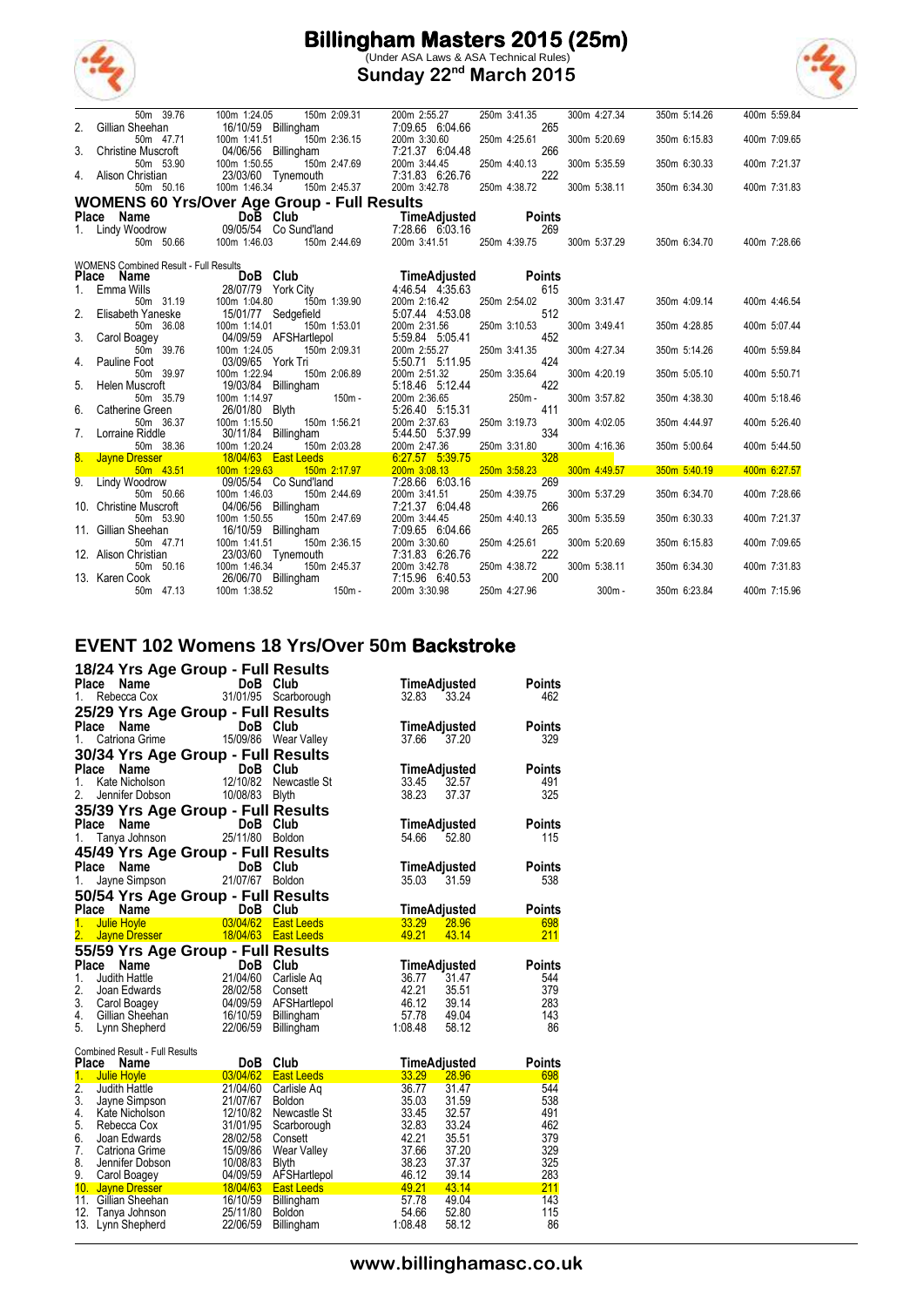



#### **EVENT 107 Mens 18 Yrs/Over 100m Breaststroke**

| 30/34 Yrs Age Group - Full Results                                                                                 |                |
|--------------------------------------------------------------------------------------------------------------------|----------------|
| DoB Club<br>Place Name<br><b>Points</b><br>TimeAdjusted                                                            | 50             |
| 10/06/85<br>202<br>Chris Sayer<br>Hartlepool<br>1:36.18 1:34.70<br>1.                                              | 41.53          |
| 40/44 Yrs Age Group - Full Results                                                                                 |                |
| Place Name<br>DoB Club<br><b>TimeAdjusted</b><br><b>Points</b>                                                     | 50             |
| 08/04/75 Stockton<br>Jon Blackburn<br>1:24.28 1:19.57<br>341<br>1.                                                 | 41.04          |
| 289<br>2.<br>03/01/75<br>1:29.02 1:24.05<br><b>Christopher Williams</b><br>Billingham                              | 39.90          |
| 3.<br>1:32.67<br>273<br>26/02/71 Tynemouth<br>1:25.64<br>Justin Ross                                               | 43.20          |
| 45/49 Yrs Age Group - Full Results                                                                                 |                |
| DoB Club<br>Place Name<br>TimeAdjusted<br><b>Points</b>                                                            | 50             |
| <b>Stuart Hoyle</b><br>10/08/66  East Leeds<br>1.<br>442                                                           | 37.83          |
| 2.<br>09/09/66<br>1:24.23<br>400<br>John Boyer<br>Darlington M<br>1.15.44                                          | 39.00          |
| DQ <sub>3</sub><br><b>Peter Jackson</b><br>19/09/66  East Leeds                                                    |                |
| 50/54 Yrs Age Group - Full Results                                                                                 |                |
| Place<br>Name<br>DoB Club<br><b>Points</b><br>TimeAdjusted                                                         | 50             |
| 31/01/62 March<br>1:19.81 1:09.43<br>513<br>1.<br>Martyn Fresher                                                   | 36.76          |
| 2.<br>14/09/62 Bridgend Cty<br>460<br>1:22.75 1:11.99<br>lan Yates                                                 | 39.36          |
| 55/59 Yrs Age Group - Full Results                                                                                 |                |
| DoB Club<br>Place<br>Name<br><b>TimeAdjusted</b><br><b>Points</b>                                                  | 50             |
| 06/08/58<br>lan Muscroft<br>Billingham<br>1:37.96 1:22.41<br>307<br>1.                                             | 46.72          |
| 60 Yrs/Over Age Group - Full Results                                                                               |                |
| Place<br>Name<br>DoB Club<br>TimeAdjusted<br><b>Points</b>                                                         | 50             |
| 19/11/52<br>1:21.31 1:04.41<br>643<br>1.<br>Graham Pearson<br>Carlisle Ag                                          | 39.46          |
| 2.<br>1:25.89<br>585<br>04/05/50 Adwick<br><b>Brian Taylor</b><br>1:06.48                                          | 41.77          |
| 3.<br>09/04/43<br>1:32.14<br>636<br>John Sawyers<br>Newcastle<br>1:04.65                                           | 42.57          |
| 10/07/44 Co Sund'land<br>1.39.76<br>478<br>4.<br>Norman Stephenson<br>1:11.12                                      | 46.17          |
| Combined Result - Full Results                                                                                     |                |
| DoB Club<br>Place Name<br><b>TimeAdjusted</b><br><b>Points</b>                                                     | 50             |
| 19/11/52 Carlisle Aq<br>1:21.31 1:04.41<br>$1_{\cdot}$<br>Graham Pearson<br>643                                    | 39.46          |
| 2.<br>09/04/43<br>1:32.14<br>636<br>1.04.65<br>John Sawyers<br>Newcastle                                           | 42.57          |
| 3.<br>1:25.89<br>04/05/50<br>1:06.48<br>585<br><b>Brian Taylor</b><br>Adwick                                       | 41.77          |
| 1:19.81<br>513<br>4.<br>31/01/62 March<br>1.09.43<br>Martyn Fresher                                                | 36.76          |
| 10/07/44 Co Sund'land<br>1.39.76<br>478<br>5.<br>Norman Stephenson<br>1:11.12                                      | 46.17          |
| 6.<br>14/09/62<br>1:22.75<br>1:11.99<br>460<br>lan Yates<br><b>Bridgend Cty</b>                                    | 39.36          |
| 7.<br>10/08/66  East Leeds<br>1.21.49<br>1:12.99<br>442<br><b>Stuart Hoyle</b>                                     | 37.83          |
| 8.<br>1.24.23<br>09/09/66 Darlington M<br>1:15.44<br>400<br>John Boyer                                             | 39.00          |
| 9.<br>1:24.28<br>08/04/75<br>1.19.57<br>341<br>Jon Blackburn<br>Stockton<br>1:37.96<br>307<br>1:22.41              | 41.04<br>46.72 |
| 10. Ian Muscroft<br>06/08/58 Billingham<br>03/01/75<br>1:29.02<br>289<br>1:24.05                                   | 39.90          |
| 11. Christopher Williams<br>Billingham<br>1:32.67<br>273<br>12.<br>Justin Ross<br>26/02/71<br>1:25.64<br>Tynemouth | 43.20          |
|                                                                                                                    |                |

#### **EVENT 108 Womens 18 Yrs/Over 200m IM**

|              | 18/24 Yrs Age Group - Full Results         |                  |                    |               |       |                |         |
|--------------|--------------------------------------------|------------------|--------------------|---------------|-------|----------------|---------|
| <b>Place</b> | Name                                       | DoB<br>Club      | TimeAdjusted       | <b>Points</b> | 50    | 100            | 150     |
| 1.           | 10/03/94<br>Stephanie Blakeburn            | Billingham       | 2:15.91 2:17.30    | 722           | 28.82 | 1:03.03        | 1:44.38 |
| 2.           | 27/11/96<br>Lauren Watson                  | Carlisle Ag      | 3:01.11 3:03.75    | 301           | 41.33 | 1:27.11        | 2:18.29 |
|              | 25/29 Yrs Age Group - Full Results         |                  |                    |               |       |                |         |
| Place        | Name                                       | DoB<br>Club      | TimeAdjusted       | <b>Points</b> | 50    | 100            | 150     |
| 1.           | 10/08/88<br>Emma Shepherd                  | Billingham       | 3:10.13 3:09.03    | 276           | 40.67 | 1:29.08        | 2:26.89 |
|              | 30/34 Yrs Age Group - Full Results         |                  |                    |               |       |                |         |
| Place        | Name<br>DoB                                | Club             | TimeAdjusted       | <b>Points</b> | 50    | 100            | 150     |
| 1.           | 12/10/82<br>Kate Nicholson                 | Newcastle St     | 2:44.15 2:39.85    | 457           | 34.82 | 1:18.01        | 2:06.01 |
| 2.           | 19/03/84<br>Helen Muscroft                 | Billingham       | 2:58.72 2:55.34    | 346           | 40.36 | 1.24.86        | 2:18.77 |
|              | 35/39 Yrs Age Group - Full Results         |                  |                    |               |       |                |         |
| <b>Place</b> | <b>DoB</b><br>Name                         | Club             | TimeAdjusted       | <b>Points</b> | 50    | 100            | 150     |
|              | 28/07/79<br>Emma Wills                     | <b>York City</b> | 2:35.60<br>2.29.67 | 557           | 35.39 | 1:13.02        | 2:00.29 |
| 2.           | 25/11/76<br>Elizabeth Kiss                 | Chesterfield     | 2:57.71<br>2:48.61 | 390           | 37.34 | 1:23.56        | 2:15.51 |
|              |                                            |                  |                    |               |       |                |         |
| Place        | 50/54 Yrs Age Group - Full Results<br>Name | Club             |                    |               | 50    |                |         |
|              | <b>DoB</b>                                 |                  | TimeAdjusted       | <b>Points</b> |       | 100<br>1:33.32 | 150     |
|              | 03/09/65<br>Pauline Foot                   | York Tri         | 3:10.23 2:49.21    | 385           | 41.04 |                | 2:26.53 |
|              | 55/59 Yrs Age Group - Full Results         |                  |                    |               |       |                |         |
| Place        | DoB<br>Name                                | Club             | TimeAdjusted       | <b>Points</b> | 50    | 100            | 150     |
|              | 21/04/60<br>Judith Hattle                  | Carlisle Ag      | 2.42.25 2.18.88    | 698           | 35.14 | 1:16.55        | 2:03.88 |
|              | <b>Combined Result - Full Results</b>      |                  |                    |               |       |                |         |
| <b>Place</b> | <b>DoB</b><br>Name                         | Club             | TimeAdjusted       | Points        | 50    | 100            | 150     |
| 1.           | 10/03/94<br>Stephanie Blakeburn            | Billingham       | 2:15.91<br>2:17.30 | 722           | 28.82 | 1.03.03        | 1:44.38 |
| 2.           | 21/04/60<br>Judith Hattle                  | Carlisle Aq      | 2:42.25<br>2:18.88 | 698           | 35.14 | 1:16.55        | 2:03.88 |
| 3.           | 28/07/79<br>Emma Wills                     | <b>York City</b> | 2:35.60<br>2.29.67 | 557           | 35.39 | 1:13.02        | 2:00.29 |
| 4.           | 12/10/82<br>Kate Nicholson                 | Newcastle St     | 2.39.85<br>2.44.15 | 457           | 34.82 | 1:18.01        | 2:06.01 |
| 5.           | 25/11/76<br>Elizabeth Kiss                 | Chesterfield     | 2.48.61<br>2:57.71 | 390           | 37.34 | 1:23.56        | 2:15.51 |
| 6.           | 03/09/65<br>Pauline Foot                   | York Tri         | 2:49.21<br>3:10.23 | 385           | 41.04 | 1:33.32        | 2:26.53 |
| 7.           | 19/03/84<br>Helen Muscroft                 | Billingham       | 2:58.72<br>2:55.34 | 346           | 40.36 | 1:24.86        | 2:18.77 |
| 8.           | 27/11/96<br>Lauren Watson                  | Carlisle Aq      | 3:03.75<br>3:01.11 | 301           | 41.33 | 1:27.11        | 2:18.29 |
| 9.           | 10/08/88<br>Emma Shepherd                  | Billingham       | 3:10.13<br>3:09.03 | 276           | 40.67 | 1:29.08        | 2:26.89 |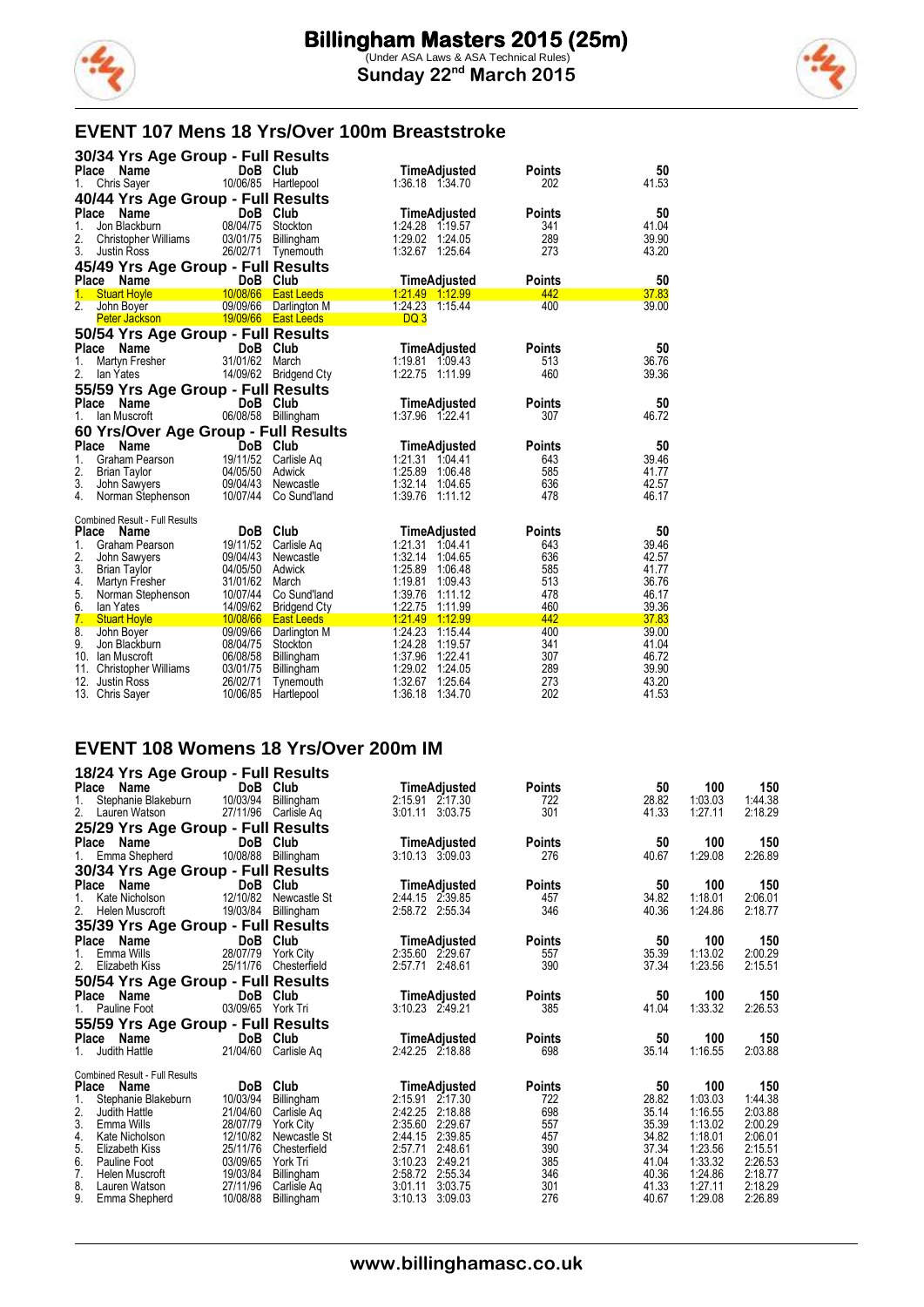

### **EVENT 109 Mens 18 Yrs/Over 50m Butterfly**

|                        |                                     | 18/24 Yrs Age Group - Full Results                                                                                                                                                                                                   |                       |                                |                      |
|------------------------|-------------------------------------|--------------------------------------------------------------------------------------------------------------------------------------------------------------------------------------------------------------------------------------|-----------------------|--------------------------------|----------------------|
| Place                  |                                     | <b>Ce Name Contains Community Community Community Community Community Community Community Community Community Community Community Community Community Community Community Community Community Community Community Community Comm</b> |                       | TimeAdjusted                   | Points               |
| 1.                     |                                     |                                                                                                                                                                                                                                      | Billingham            | 27.92<br>28.33                 | 455                  |
| 2.                     |                                     |                                                                                                                                                                                                                                      | Co Sund'land          | 29.87<br>30.17                 | 377                  |
| 3.                     | Nicholas Simpson                    | 14/08/96                                                                                                                                                                                                                             | <b>Boldon</b>         | 30.75<br>31.20                 | 341                  |
| 4.                     | Keaton Mackel                       | 04/12/96                                                                                                                                                                                                                             | Boldon                | 33.86<br>34.35                 | 255                  |
|                        | Anthony Simpson                     | 17/01/93 Boldon                                                                                                                                                                                                                      |                       | DQ 4                           |                      |
|                        |                                     | 30/34 Yrs Age Group - Full Results                                                                                                                                                                                                   |                       |                                |                      |
|                        | Place Name                          | DoB Club                                                                                                                                                                                                                             |                       | TimeAdjusted                   | Points               |
| 1.<br>$\overline{2}$ . | David Holmes<br><b>Philip Pratt</b> | 15/09/81 East Leeds                                                                                                                                                                                                                  | 26/09/82 East Leeds   | 26.15 25.47<br>28.19<br>27.34  | 627<br>506           |
|                        |                                     | 35/39 Yrs Age Group - Full Results                                                                                                                                                                                                   |                       |                                |                      |
|                        | Place Name                          |                                                                                                                                                                                                                                      |                       | TimeAdjusted                   | Points               |
| 1.                     | lan Taylor                          | DoB Club<br>12/04/76 Stockton                                                                                                                                                                                                        |                       | 32.66<br>30.99                 | 348                  |
| 2.                     | Matt Blakely                        | 05/05/79 Blyth                                                                                                                                                                                                                       |                       | 33.73<br>32.45                 | 303                  |
| 3.                     | Christopher Toop                    | 20/03/76 Co Sund'land                                                                                                                                                                                                                |                       | 34.38<br>32.62                 | 298                  |
|                        |                                     | 40/44 Yrs Age Group - Full Results                                                                                                                                                                                                   |                       |                                |                      |
|                        | Place Name                          |                                                                                                                                                                                                                                      |                       | TimeAdjusted                   | Points               |
| 1.                     | <b>Justin Ross</b>                  | DoB Club<br>26/02/71 Tynemouth                                                                                                                                                                                                       |                       | 39.99 36.96                    | 205                  |
|                        |                                     | 45/49 Yrs Age Group - Full Results                                                                                                                                                                                                   |                       |                                |                      |
|                        | Place Name                          | DoB Club                                                                                                                                                                                                                             |                       | TimeAdjusted                   | <b>Points</b>        |
| 1.                     | John Boyer                          |                                                                                                                                                                                                                                      | 09/09/66 Darlington M | 32.41<br>29.03                 | 423                  |
|                        |                                     | 50/54 Yrs Age Group - Full Results                                                                                                                                                                                                   |                       |                                |                      |
|                        | Place Name                          |                                                                                                                                                                                                                                      |                       |                                |                      |
| 1.                     | Kevin Smith                         |                                                                                                                                                                                                                                      | 02/06/64 AJ Newcastle | TimeAdjusted<br>29.28<br>25.86 | Points<br>599        |
| 2.                     | Arthur Aplin                        | 28/05/63 Newcastle                                                                                                                                                                                                                   |                       | 37.29<br>32.69                 | 296                  |
|                        |                                     |                                                                                                                                                                                                                                      |                       |                                |                      |
|                        |                                     | 55/59 Yrs Age Group - Full Results                                                                                                                                                                                                   |                       |                                |                      |
| 1.                     | Place Name                          | <b>Se Name DoB Club</b><br>Michael Edwards 13/04/60 Consett<br>Guy Fawkes 27/10/59 Billingham                                                                                                                                        |                       | TimeAdjusted<br>32.67<br>27.97 | <b>Points</b><br>473 |
| 2.                     |                                     |                                                                                                                                                                                                                                      |                       | 34.63<br>29.39                 | 408                  |
|                        |                                     |                                                                                                                                                                                                                                      |                       |                                |                      |
|                        | Place Name                          | 60 Yrs/Over Age Group - Full Results                                                                                                                                                                                                 |                       |                                | Points               |
| 1.                     |                                     | DoB Club<br>08/09/44 Blyth<br>Alex Brown<br>Norman Stephenson 10/07/44 Blyth<br>Derek Robinson 19/03/44 Blyth<br>Graeme Shutt 19/03/44 Blyth<br>Craeme Shutt 19/03/44 Blyth                                                          |                       | TimeAdjusted<br>28.32<br>39.72 | 456                  |
| 2.                     |                                     |                                                                                                                                                                                                                                      | 10/07/44 Co Sund'land | 42.73<br>30.46                 | 366                  |
| 3.                     |                                     |                                                                                                                                                                                                                                      |                       | 44.78<br>31.92                 | 318                  |
| 4.                     |                                     |                                                                                                                                                                                                                                      | Co Sund'land          | 45.77<br>34.99                 | 241                  |
| 5.                     | <b>Stuart Downie</b>                | 17/01/55                                                                                                                                                                                                                             | <b>Blyth</b>          | 46.60<br>38.11                 | 187                  |
|                        |                                     |                                                                                                                                                                                                                                      |                       |                                |                      |
|                        | Combined Result - Full Results      | DoB Club                                                                                                                                                                                                                             |                       | TimeAdjusted                   | Points               |
| 1.                     | Place Name<br><b>David Holmes</b>   | 26/09/82                                                                                                                                                                                                                             | <b>East Leeds</b>     | 26.15 25.47                    | 627                  |
| 2.                     | Kevin Smith                         | 02/06/64                                                                                                                                                                                                                             | AJ Newcastle          | 29.28<br>25.86                 | 599                  |
| $3_{-}$                | <b>Philip Pratt</b>                 | <u>15/09/81</u>                                                                                                                                                                                                                      | <b>East Leeds</b>     | 28.19<br>27.34                 | 506                  |
| 4.                     | Michael Edwards                     | 13/04/60                                                                                                                                                                                                                             | Consett               | 32.67<br>27.97                 | 473                  |
| 5.                     | Alex Brown                          | 08/09/44                                                                                                                                                                                                                             | <b>Blyth</b>          | 39.72<br>28.32                 | 456                  |
| 6.                     | Nicholas Gowland                    | 18/10/96                                                                                                                                                                                                                             | Billingham            | 27.92<br>28.33                 | 455                  |
| 7.                     | John Boyer                          | 09/09/66                                                                                                                                                                                                                             | Darlington M          | 32.41<br>29.03                 | 423                  |
| 8.                     | Guy Fawkes                          | 27/10/59                                                                                                                                                                                                                             | <b>Billingham</b>     | 34.63<br>29.39                 | 408                  |
| 9.                     | Callum Conway                       | 07/05/94                                                                                                                                                                                                                             | Co Sund'land          | 29.87<br>30.17                 | 377                  |
|                        | 10. Norman Stephenson               | 10/07/44                                                                                                                                                                                                                             | Co Sund'land          | 42.73<br>30.46                 | 366                  |
| 11.                    | lan Taylor                          | 12/04/76                                                                                                                                                                                                                             | Stockton              | 32.66<br>30.99                 | 348                  |

| $\frac{1}{2}$ . $\frac{1}{2}$ $\frac{1}{2}$ . $\frac{1}{2}$ | <u>.</u> | <b>UU UU IU IUI IU</b> | ----  | <u>.</u> |     |
|-------------------------------------------------------------|----------|------------------------|-------|----------|-----|
| 10. Norman Stephenson                                       | 10/07/44 | Co Sund'land           | 42.73 | 30.46    | 366 |
| 11. Ian Taylor                                              | 12/04/76 | Stockton               | 32.66 | 30.99    | 348 |
| 12. Nicholas Simpson                                        | 14/08/96 | Boldon                 | 30.75 | 31.20    | 341 |
| 13. Derek Robinson                                          | 19/03/44 | <b>B</b> lvth          | 44.78 | 31.92    | 318 |
| 14. Matt Blakely                                            | 05/05/79 | <b>Blyth</b>           | 33.73 | 32.45    | 303 |
| 15. Christopher Toop                                        | 20/03/76 | Co Sund'land           | 34.38 | 32.62    | 298 |
| 16. Arthur Aplin                                            | 28/05/63 | Newcastle              | 37.29 | 32.69    | 296 |
| 17. Keaton Mackel                                           | 04/12/96 | <b>Boldon</b>          | 33.86 | 34.35    | 255 |
| 18. Graeme Shutt                                            | 27/01/49 | Co Sund'land           | 45.77 | 34.99    | 241 |
| 19. Justin Ross                                             | 26/02/71 | Tynemouth              | 39.99 | 36.96    | 205 |
| 20. Stuart Downie                                           | 17/01/55 | <b>Blyth</b>           | 46.60 | 38.11    | 187 |
|                                                             |          |                        |       |          |     |

### **EVENT 110 Womens 18 Yrs/Over 100m Freestyle**

| Place Name<br>Rebecca Cox<br>1.                        | 18/24 Yrs Age Group - Full Results<br>31/01/95 | DoB Club<br>Scarborough                  |         | TimeAdjusted<br>1:03.63 1:04.42                   | <b>Points</b><br>496        | 50<br>29.87          |
|--------------------------------------------------------|------------------------------------------------|------------------------------------------|---------|---------------------------------------------------|-----------------------------|----------------------|
|                                                        | 25/29 Yrs Age Group - Full Results             |                                          |         |                                                   |                             |                      |
| Place Name<br>Catriona Grime<br>1.<br>2. Emma Shepherd | DoB<br>15/09/86<br>10/08/88                    | Club<br><b>Wear Valley</b><br>Billingham | 1:16.86 | <b>TimeAdjusted</b><br>1:11.85 1.10.98<br>1:16.41 | <b>Points</b><br>371<br>297 | 50<br>33.59<br>37.66 |
|                                                        | 30/34 Yrs Age Group - Full Results             |                                          |         |                                                   |                             |                      |
| <b>Place</b><br>Name                                   | <b>DoB</b>                                     | Club                                     |         | <b>TimeAdjusted</b>                               | <b>Points</b>               | 50                   |
| Jennifer Dobson<br>1.                                  | 10/08/83                                       | Blyth                                    |         | 1:09.33 1:07.77                                   | 426                         | 32.38                |
| 2.<br>Fiona Blackett                                   | 22/08/84                                       | Wear Valley                              | 1:16.91 | 1.15.46                                           | 308                         | 36.86                |
| 3.<br>Donna Devlin                                     | 14/11/82                                       | Stockton                                 | 1:16.92 | 1:14.91                                           | 315                         | 36.80                |
| 4.<br>Lorraine Riddle                                  | 30/11/84                                       | Billingham                               | 1:17.50 | 1:16.04                                           | 301                         | 37.34                |
|                                                        | 35/39 Yrs Age Group - Full Results             |                                          |         |                                                   |                             |                      |
| Name<br>Place                                          | <b>DoB</b>                                     | Club                                     |         | TimeAdjusted                                      | <b>Points</b>               | 50                   |
| Elisabeth Yaneske<br>1.                                | 15/01/77                                       | Sedgefield                               | 1:10.60 | 1.07.30                                           | 435                         | 34.98                |
| 2.<br>Elizabeth Kiss                                   | 25/11/76                                       | Chesterfield                             | 1:11.21 | 1:07.56                                           | 430                         | 34.25                |
| 3.<br>Catherine Green                                  | 26/01/80                                       | <b>Blyth</b>                             | 1:12.84 | 1:10.36                                           | 381                         | 35.05                |

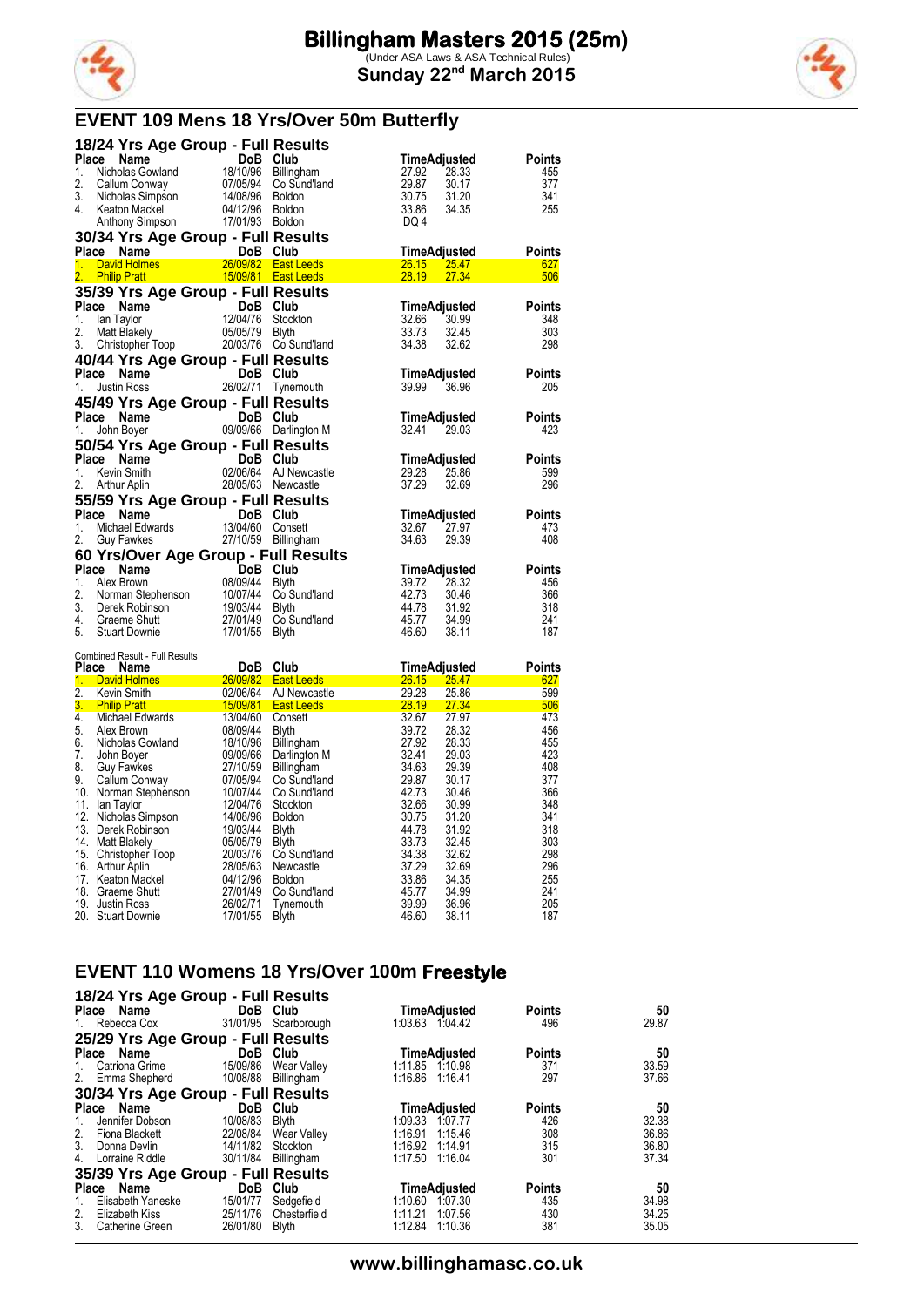

(Under ASA Laws & ASA Technical Rules) **Sunday 22nd March 2015**

|  | ı | ï |
|--|---|---|
|  | ï |   |

| 4.                     | Karen Watson                           | 19/03/79             | <b>Blyth</b>                    | 1:12.87<br>1:10.09                             | 385                  | 34.12          |
|------------------------|----------------------------------------|----------------------|---------------------------------|------------------------------------------------|----------------------|----------------|
| 5.                     | Emma Watson                            | 21/06/76 Blyth       |                                 | 1:14.72<br>1:10.89                             | 372                  | 36.10          |
|                        | 40/44 Yrs Age Group - Full Results     |                      |                                 |                                                |                      |                |
| Place                  | Name                                   |                      | DoB Club                        | <b>TimeAdjusted</b>                            | <b>Points</b>        | 50             |
| 1.                     | Victoria Wass                          |                      | 11/12/71 Wear Valley            |                                                | 313                  | 38.01          |
|                        | 45/49 Yrs Age Group - Full Results     |                      |                                 |                                                |                      |                |
| Place                  | <b>Name</b>                            |                      | DoB Club                        | <b>TimeAdjusted</b>                            | <b>Points</b>        | 50             |
| 1.<br>$\overline{2}$ . | <b>Nina Williams</b><br>Karen Cook     | 11/09/70<br>26/06/70 | <b>East Leeds</b><br>Billingham | <u>1:01.50* (GBR) 56.50</u><br>1:33.04 1:25.48 | 735<br>212           | 29.30<br>44.89 |
|                        |                                        |                      |                                 |                                                |                      |                |
|                        | 50/54 Yrs Age Group - Full Results     |                      |                                 |                                                |                      |                |
| <b>Place</b><br>1.     | Name<br><b>Jayne Dresser</b>           |                      | DoB Club<br>18/04/63 East Leeds | TimeAdjusted<br>1:28.55 1.17.62                | <b>Points</b><br>283 | 50<br>42.38    |
|                        |                                        |                      |                                 |                                                |                      |                |
|                        | 55/59 Yrs Age Group - Full Results     |                      |                                 |                                                |                      |                |
| Place<br>1.            | Name<br>Joan Edwards                   | 28/02/58 Consett     | DoB Club                        | <b>TimeAdjusted</b>                            | <b>Points</b>        | 50<br>35.55    |
| 2.                     | Carol Boagey                           | 04/09/59             | AFSHartlepol                    | 1:19.58<br>1.07.54                             | 568<br>430           | 38.14          |
| 3.                     | Christine Muscroft                     |                      | 04/06/56 Billingham             | 1:37.95<br>1:20.89                             | 250                  | 49.52          |
| 4.                     | Gillian Sheehan                        | 16/10/59             | Billingham                      | 1:39.33<br>1.24.30                             | 221                  | 47.67          |
| 5.                     | Alison Christian                       | 23/03/60             | Tynemouth                       | 1.48.99<br>1:33.29                             | 163                  | 50.87          |
| 6.                     | Lynn Shepherd                          |                      | 22/06/59 Billingham             | 1:52.85<br>1:35.78                             | 151                  | 54.08          |
|                        | 60 Yrs/Over Age Group - Full Results   |                      |                                 |                                                |                      |                |
|                        | Place Name                             | DoB.                 | Club                            | TimeAdjusted                                   | Points               | 50             |
|                        |                                        |                      |                                 |                                                |                      |                |
|                        | Lindy Woodrow                          | 09/05/54             | Co Sund'land                    | <b>DNF</b>                                     |                      |                |
|                        |                                        |                      |                                 |                                                |                      |                |
|                        | <b>Combined Result - Full Results</b>  |                      |                                 |                                                |                      |                |
| <b>Place</b>           | Name                                   |                      | DoB Club                        | <b>TimeAdjusted</b>                            | <b>Points</b>        | 50             |
| 1.<br>$\overline{2}$ . | <b>Nina Williams</b>                   | 28/02/58             | 11/09/70 East Leeds<br>Consett  | 1:01.50<br>56.50<br>1:13.19<br>1:01.57         | 735<br>568           | 29.30<br>35.55 |
| 3.                     | Joan Edwards<br>Rebecca Cox            | 31/01/95             | Scarborough                     | 1:03.63<br>1.04.42                             | 496                  | 29.87          |
| 4.                     | Elisabeth Yaneske                      | 15/01/77             | Sedgefield                      | 1:10.60<br>1:07.30                             | 435                  | 34.98          |
| 5.                     | Carol Boagey                           | 04/09/59             | AFSHartlepol                    | 1:19.58<br>1:07.54                             | 430                  | 38.14          |
| 6.                     | Elizabeth Kiss                         | 25/11/76             | Chesterfield                    | 1:11.21<br>1:07.56                             | 430                  | 34.25          |
| 7.                     | Jennifer Dobson                        | 10/08/83             | Blyth                           | 1:09.33<br>1:07.77                             | 426                  | 32.38          |
| 8.                     | Karen Watson                           | 19/03/79             | <b>Blyth</b>                    | 1:12.87<br>1:10.09                             | 385                  | 34.12          |
| 9.                     | Catherine Green                        | 26/01/80             | Blyth                           | 1:12.84<br>1:10.36                             | 381                  | 35.05          |
|                        | 10. Emma Watson                        | 21/06/76<br>15/09/86 | Blyth                           | 1.14.72<br>1:10.89<br>1:10.98                  | 372<br>371           | 36.10          |
| 12.                    | 11. Catriona Grime<br>Donna Devlin     | 14/11/82             | Wear Valley<br>Stockton         | 1:11.85<br>1:16.92<br>1:14.91                  | 315                  | 33.59          |
|                        | 13. Victoria Wass                      | 11/12/71             | Wear Valley                     | 1:21.22<br>1:15.06                             | 313                  | 36.80<br>38.01 |
|                        | 14. Fiona Blackett                     | 22/08/84             | Wear Valley                     | 1:16.91<br>1:15.46                             | 308                  | 36.86          |
|                        | 15. Lorraine Riddle                    | 30/11/84             | Billingham                      | 1:17.50<br>1:16.04                             | 301                  | 37.34          |
|                        | 16. Emma Shepherd                      | 10/08/88             | Billingham                      | 1:16.86<br>1:16.41                             | 297                  | 37.66          |
|                        | 17. Jayne Dresser                      | 18/04/63             | <b>East Leeds</b>               | 1:28.55<br>1.17.62                             | 283                  | 42.38          |
|                        | 18. Christine Muscroft                 | 04/06/56             | Billingham                      | 1.37.95<br>1:20.89                             | 250                  | 49.52          |
|                        | 19. Gillian Sheehan                    | 16/10/59             | Billingham                      | 1:39.33<br>1:24.30                             | 221                  | 47.67          |
|                        | 20. Karen Cook<br>21. Alison Christian | 26/06/70<br>23/03/60 | Billingham<br>Tynemouth         | 1:33.04<br>1:25.48<br>1.48.99<br>1:33.29       | 212<br>163           | 44.89<br>50.87 |

#### **EVENT 111 Mens 18 Yrs/Over 50m Freestyle 18/24 Yrs Age Group - Full Results**

|                | 18/24 Trs Age Group - Full Results   |                       |                       |                         |               |
|----------------|--------------------------------------|-----------------------|-----------------------|-------------------------|---------------|
|                | Place<br><b>Name</b>                 | DoB Club              |                       | TimeAdjusted            | Points        |
| 1.             | Samuel Milne                         | 22/04/93              | Altrincham            | 25.45<br>25.65          | 495           |
| 2.             | Anthony Prouse                       | 26/12/94              | Saltburn Mar          | 25.48<br>25.74          | 490           |
| 3.             | Matthew Eades                        | 12/01/94              | Adwick                | 25.82<br>26.08          | 471           |
| 4.             | Luke Kelly                           | 22/06/94              | Scarborough           | 26.92<br>27.19          | 416           |
| 5.             | Nicholas Gowland                     | 18/10/96              | Billingham            | 27.22<br>27.62          | 397           |
| 6.             | Callum Conway                        | 07/05/94              | Co Sund'land          | 27.54<br>27.82          | 388           |
| 7.             | Nicholas Simpson                     | 14/08/96              | Boldon                | 28.02<br>28.43          | 364           |
| 8.             | Anthony Simpson                      | 17/01/93 Boldon       |                       | 28.11<br>28.33          | 367           |
| 9.             | Peter De Sausmarez                   | 08/08/97              | Boldon                | 32.95<br>33.50          | 222           |
|                | 25/29 Yrs Age Group - Full Results   |                       |                       |                         |               |
|                | Name<br>Place                        | DoB Club              |                       | TimeAdjusted            | Points        |
| 1.             | lain Hodgson                         | 17/05/89              | Darlington            | 26.08<br>26.01          | 475           |
|                | 30/34 Yrs Age Group - Full Results   |                       |                       |                         |               |
|                | Place<br><b>Name</b>                 | DoB                   | Club                  | TimeAdjusted            | <b>Points</b> |
| 1 <sup>1</sup> | <b>David Holmes</b>                  | 26/09/82              | <b>East Leeds</b>     | 24.28<br>23.64          | 633           |
|                |                                      |                       | 15/09/81   East Leeds | 25.47<br>24.71          | 554           |
|                | 2. Philip Pratt<br>3. Graham Kennedy | 15/05/84 Boldon       |                       | 28.60<br>28.06          | 378           |
|                | 35/39 Yrs Age Group - Full Results   |                       |                       |                         |               |
|                | Place<br>Name                        | DoB Club              |                       | TimeAdjusted            | Points        |
| 1.             | lan Taylor                           | 12/04/76              | Stockton              | 28.95<br>27.47          | 403           |
| 2.             | Matt Blakely                         | 05/05/79              | <b>Blyth</b>          | 31.07<br>29.89          | 313           |
|                |                                      |                       |                       |                         |               |
|                | 40/44 Yrs Age Group - Full Results   |                       |                       |                         |               |
| Place          | Name                                 | DoB                   | Club                  | TimeAdjusted            | <b>Points</b> |
| 1.             | Jon Blackburn                        | 08/04/75              | Stockton              | 29.79<br>28.13          | 375           |
| 2.<br>3.       | Jonathan Dean                        |                       | 02/03/71 Co Sund'land | 31.45<br>29.06          | 340           |
|                | <b>Justin Ross</b>                   | 26/02/71              | Tynemouth             | 32.83<br>30.34<br>32.43 | 299<br>245    |
| 4.             | <b>Christopher Williams</b>          | 03/01/75              | Billingham            | 34.35                   |               |
|                | 45/49 Yrs Age Group - Full Results   |                       |                       |                         |               |
| Place          | Name                                 | DoB                   | Club                  | TimeAdjusted            | Points        |
| 1.             | <b>Paul Clemence</b>                 | $\frac{19}{19/06/70}$ | <b>East Leeds</b>     | $25.20*$<br>23.15       | 674           |
| 2 <sub>1</sub> | lan Clarke                           | 02/06/70              | Consett               | 26.88<br>24.70          | 555           |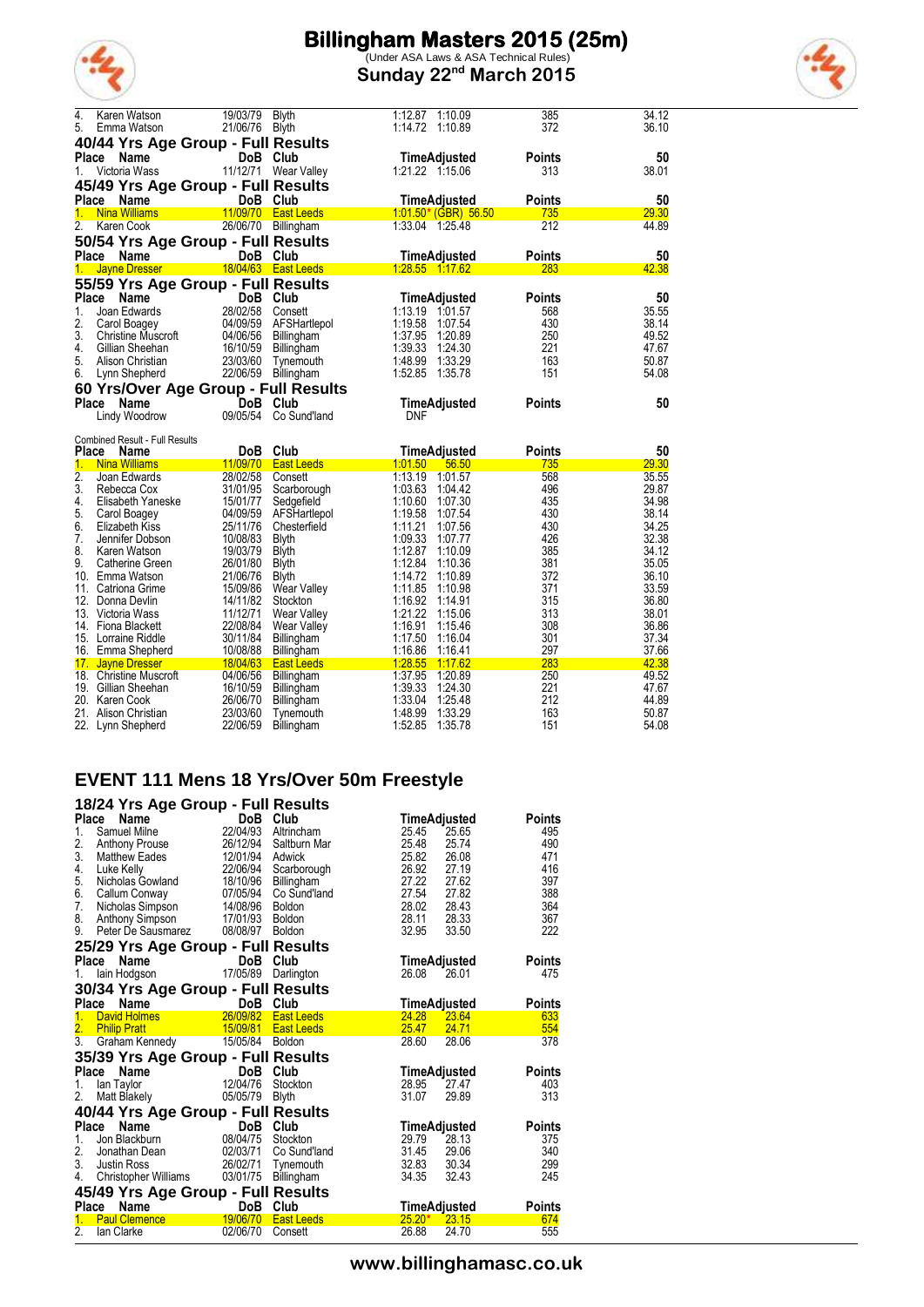

(Under ASA Laws & ASA Technical Rules) **Sunday 22nd March 2015**



| 50/54 Yrs Age Group - Full Results<br>Place<br>Name<br>DoB Club<br>TimeAdjusted<br>31/01/62<br>1.<br>March<br>Martyn Fresher<br>29.05<br>25.27<br>2.<br>David Lewis<br>18/11/61<br>Melton M'bry<br>30.86<br>26.63<br>3.<br>13/05/63<br>31.49<br>Glenn Proffitt<br>Saltburn Mar<br>27.60<br>4.<br>28/05/63<br>31.98<br>28.03<br>Newcastle<br>Arthur Aplin<br>02/06/64 AJ Newcastle<br>DQ 6<br>Kevin Smith<br>55/59 Yrs Age Group - Full Results<br>DoB Club<br>Place<br>TimeAdjusted<br>Name | <b>Points</b><br>518<br>442<br>397<br>379 |
|---------------------------------------------------------------------------------------------------------------------------------------------------------------------------------------------------------------------------------------------------------------------------------------------------------------------------------------------------------------------------------------------------------------------------------------------------------------------------------------------|-------------------------------------------|
|                                                                                                                                                                                                                                                                                                                                                                                                                                                                                             |                                           |
|                                                                                                                                                                                                                                                                                                                                                                                                                                                                                             |                                           |
|                                                                                                                                                                                                                                                                                                                                                                                                                                                                                             |                                           |
|                                                                                                                                                                                                                                                                                                                                                                                                                                                                                             |                                           |
|                                                                                                                                                                                                                                                                                                                                                                                                                                                                                             |                                           |
|                                                                                                                                                                                                                                                                                                                                                                                                                                                                                             |                                           |
|                                                                                                                                                                                                                                                                                                                                                                                                                                                                                             |                                           |
|                                                                                                                                                                                                                                                                                                                                                                                                                                                                                             |                                           |
|                                                                                                                                                                                                                                                                                                                                                                                                                                                                                             |                                           |
|                                                                                                                                                                                                                                                                                                                                                                                                                                                                                             | Points                                    |
| 13/04/60<br>Michael Edwards<br>25.75<br>1.<br>Consett<br>30.08                                                                                                                                                                                                                                                                                                                                                                                                                              | 489                                       |
| 37.57<br>2.<br>lan Muscroft<br>06/08/58 Billingham<br>31.61                                                                                                                                                                                                                                                                                                                                                                                                                                 | 264                                       |
| 60 Yrs/Over Age Group - Full Results                                                                                                                                                                                                                                                                                                                                                                                                                                                        |                                           |
| Place<br>DoB Club<br>TimeAdjusted<br>Name                                                                                                                                                                                                                                                                                                                                                                                                                                                   | <b>Points</b>                             |
| 19/03/44<br>1.<br>Derek Robinson<br>34.93<br>24.90<br><b>Blyth</b>                                                                                                                                                                                                                                                                                                                                                                                                                          | 541                                       |
| 2.<br>08/09/44<br>35.74<br>Alex Brown<br>25.48<br><b>Blyth</b>                                                                                                                                                                                                                                                                                                                                                                                                                              | 505                                       |
| 3.<br>17/01/55<br>38.65<br>31.61<br><b>Stuart Downie</b><br><b>Blyth</b>                                                                                                                                                                                                                                                                                                                                                                                                                    | 264                                       |
| 4.<br>19/12/31<br>40.64<br>21.65<br>Roger Burrell<br>Launceston                                                                                                                                                                                                                                                                                                                                                                                                                             | 824                                       |
| 41.33<br>5.<br>27/01/49<br>Graeme Shutt<br>Co Sund'land<br>31.60                                                                                                                                                                                                                                                                                                                                                                                                                            | 265                                       |
| 6.<br>1:24.66<br><b>Arthur Puckrin</b><br>05/05/38<br>54.16<br><b>Billingham</b>                                                                                                                                                                                                                                                                                                                                                                                                            | 52                                        |
|                                                                                                                                                                                                                                                                                                                                                                                                                                                                                             |                                           |
| Combined Result - Full Results                                                                                                                                                                                                                                                                                                                                                                                                                                                              |                                           |
| Place<br><b>DoB</b><br>Club<br>TimeAdjusted<br>Name                                                                                                                                                                                                                                                                                                                                                                                                                                         | <b>Points</b>                             |
| 19/12/31<br>1.<br>40.64<br>21.65<br>Roger Burrell<br>Launceston                                                                                                                                                                                                                                                                                                                                                                                                                             | 824                                       |
| $\overline{2}$ .<br>25.20<br>Paul Clemence<br>David Holmes<br>David Holmes<br>lan Clarke<br>Philip Pratt<br>Derek Robinson<br>Derek Robinson<br>19/03/44<br><b>23.15</b><br><b>East Leeds</b>                                                                                                                                                                                                                                                                                               | 674                                       |
| 3.<br>24.28<br>23.64<br><b>East Leeds</b>                                                                                                                                                                                                                                                                                                                                                                                                                                                   | 633                                       |
| 4.<br>26.88<br>24.70<br>Consett                                                                                                                                                                                                                                                                                                                                                                                                                                                             | 555                                       |
| $\frac{25.47}{25.47}$<br>5.<br>24.71<br><b>East Leeds</b>                                                                                                                                                                                                                                                                                                                                                                                                                                   | 554                                       |
| 6.<br>34.93<br>24.90<br><b>Blyth</b>                                                                                                                                                                                                                                                                                                                                                                                                                                                        | 541                                       |
| 7.<br>31/01/62<br>25.27<br>Martyn Fresher                                                                                                                                                                                                                                                                                                                                                                                                                                                   | 518                                       |
| Blyth<br>March 29.05<br><b>East Leeds 28.31</b><br>at the 35.74<br>8.<br>25.36                                                                                                                                                                                                                                                                                                                                                                                                              | 512                                       |
| Stuart Hoyle<br>Alex Brown 108/09/44<br>9.<br>08/09/44<br>25.48<br>Alex Brown                                                                                                                                                                                                                                                                                                                                                                                                               | 505                                       |
| 10. Samuel Milne<br>22/04/93<br>25.45<br>Altrincham<br>25.65                                                                                                                                                                                                                                                                                                                                                                                                                                | 495                                       |
| 26/12/94<br>25.48<br>25.74<br>11. Anthony Prouse<br>Saltburn Mar                                                                                                                                                                                                                                                                                                                                                                                                                            | 490                                       |
| 12. Michael Edwards<br>13. Jain Hodgson<br>13/04/60<br>30.08<br>25.75<br>Consett                                                                                                                                                                                                                                                                                                                                                                                                            | 489                                       |
| 13. Iain Hodgson<br>17/05/89<br>26.08<br>26.01<br>Darlington                                                                                                                                                                                                                                                                                                                                                                                                                                | 475                                       |
| 25.82<br>12/01/94<br>14. Matthew Eades<br>Adwick<br>26.08                                                                                                                                                                                                                                                                                                                                                                                                                                   | 471                                       |
| 15. David Lewis<br>18/11/61<br>30.86<br>26.63<br>Melton M'bry                                                                                                                                                                                                                                                                                                                                                                                                                               | 442                                       |
| 16. Luke Kelly<br>22/06/94<br>26.92<br>27.19<br>Scarborough                                                                                                                                                                                                                                                                                                                                                                                                                                 | 416                                       |
| 28.95<br>17.<br>lan Taylor<br>12/04/76<br>27.47<br>Stockton                                                                                                                                                                                                                                                                                                                                                                                                                                 | 403                                       |
| 13/05/63<br>31.49<br>27.60<br>18. Glenn Proffitt<br>Saltburn Mar                                                                                                                                                                                                                                                                                                                                                                                                                            | 397                                       |
| 18/10/96<br>27.22<br>19. Nicholas Gowland<br>27.62<br>Billingham                                                                                                                                                                                                                                                                                                                                                                                                                            | 397                                       |
| 20. Callum Conway<br>27.54<br>07/05/94<br>27.82<br>Co Sund'land                                                                                                                                                                                                                                                                                                                                                                                                                             | 388                                       |
| 31.98<br>21. Arthur Aplin<br>28/05/63<br>Newcastle<br>28.03                                                                                                                                                                                                                                                                                                                                                                                                                                 | 379                                       |
| 22. Graham Kennedy<br>15/05/84<br>28.60<br><b>Boldon</b><br>28.06                                                                                                                                                                                                                                                                                                                                                                                                                           | 378                                       |
| 23. Jon Blackburn<br>29.79<br>08/04/75<br>28.13<br>Stockton                                                                                                                                                                                                                                                                                                                                                                                                                                 | 375                                       |
| 28.11<br>24. Anthony Simpson<br>17/01/93<br>28.33<br><b>Boldon</b>                                                                                                                                                                                                                                                                                                                                                                                                                          | 367                                       |
| 25. Nicholas Simpson<br>14/08/96<br>28.02<br>28.43<br><b>Boldon</b>                                                                                                                                                                                                                                                                                                                                                                                                                         | 364                                       |
| 26. Jonathan Dean<br>31.45<br>02/03/71<br>Co Sund'land<br>29.06                                                                                                                                                                                                                                                                                                                                                                                                                             | 340                                       |
| 27. Matt Blakely<br>31.07<br>05/05/79<br>Blyth<br>29.89                                                                                                                                                                                                                                                                                                                                                                                                                                     | 313                                       |
| 32.83<br>28. Justin Ross<br>26/02/71<br>Tynemouth<br>30.34                                                                                                                                                                                                                                                                                                                                                                                                                                  | 299                                       |
| 29. Graeme Shutt<br>27/01/49<br>41.33<br>Co Sund'land<br>31.60                                                                                                                                                                                                                                                                                                                                                                                                                              | 265                                       |
| 37.57<br>30. Ian Muscroft<br>06/08/58<br>31.61<br><b>Billingham</b>                                                                                                                                                                                                                                                                                                                                                                                                                         | 264                                       |
| 38.65<br>31. Stuart Downie<br>17/01/55<br>Blyth<br>31.61                                                                                                                                                                                                                                                                                                                                                                                                                                    | 264                                       |
| 32. Christopher Williams<br>34.35<br>03/01/75<br>Billingham<br>32.43                                                                                                                                                                                                                                                                                                                                                                                                                        | 245                                       |
| 33. Peter De Sausmarez<br>08/08/97<br>32.95<br>33.50<br><b>Boldon</b>                                                                                                                                                                                                                                                                                                                                                                                                                       | 222                                       |
| 1:24.66<br>34. Arthur Puckrin<br>05/05/38<br>Billingham<br>54.16                                                                                                                                                                                                                                                                                                                                                                                                                            | 52                                        |

## **EVENT 112 Womens 18 Yrs/Over 100m Backstroke**

| 25/29 Yrs Age Group - Full Results                     |                   |                       |                     |               |       |
|--------------------------------------------------------|-------------------|-----------------------|---------------------|---------------|-------|
| Place Name                                             | DoB Club          |                       | TimeAdjusted        | Points        | 50    |
| 1. Emma Shepherd                                       |                   | 10/08/88 Billingham   | 1:28.49 1:27.98     | 247           | 43.73 |
| 30/34 Yrs Age Group - Full Results                     |                   |                       |                     |               |       |
| Place Name                                             |                   | DoB Club              | TimeAdjusted        | Points        | 50    |
| Donna Devlin<br>1.                                     | 14/11/82 Stockton |                       | 1:28.39 1.26.08     | 264           | 42.49 |
| 35/39 Yrs Age Group - Full Results                     |                   |                       |                     |               |       |
| Name<br>Place                                          | DoB Club          |                       | TimeAdjusted        | Points        | 50    |
| Emma Wills<br>1.                                       | 28/07/79          | York Citv             | 1:10.10<br>1.07.43  | 549           | 34.64 |
| 2.<br>Elizabeth Kiss                                   |                   | 25/11/76 Chesterfield | 1:23.36 1:19.09     | 340           | 40.01 |
| 50/54 Yrs Age Group - Full Results                     |                   |                       |                     |               |       |
| Name<br>Place                                          | DoB               | Club                  | <b>TimeAdjusted</b> | <b>Points</b> | 50    |
| Julie Hoyle<br>1.                                      |                   | 03/04/62 East Leeds   | 1:12.13 1:02.75     | 681           | 34.92 |
| 55/59 Yrs Age Group - Full Results                     |                   |                       |                     |               |       |
| Place Name                                             | DoB Club          |                       | <b>TimeAdjusted</b> | Points        | 50    |
| Judith Hattle<br>1.                                    | 21/04/60          | Carlisle Ag           | 1:17.05 1:05.95     | 587           | 37.52 |
|                                                        |                   |                       |                     |               |       |
| <b>Combined Result - Full Results</b><br>Place<br>Name | <b>DoB</b>        | Club                  | <b>TimeAdjusted</b> | Points        | 50    |
| Julie Hoyle<br>1.                                      | 03/04/62          | <b>East Leeds</b>     | 1:12.13 1:02.75     | 681           | 34.92 |
| 2.<br>Judith Hattle                                    | 21/04/60          | Carlisle Ag           | 1:17.05<br>1:05.95  | 587           | 37.52 |
| 3.<br>Emma Wills                                       | 28/07/79          | York City             | 1:10.10<br>1.07.43  | 549           | 34.64 |
| 4.<br>Elizabeth Kiss                                   | 25/11/76          | Chesterfield          | 1:23.36<br>1:19.09  | 340           | 40.01 |
| 5.<br>Donna Devlin                                     | 14/11/82          | Stockton              | 1:28.39<br>1:26.08  | 264           | 42.49 |
| 6.<br>Emma Shepherd                                    | 10/08/88          | Billingham            | 1:28.49<br>1:27.98  | 247           | 43.73 |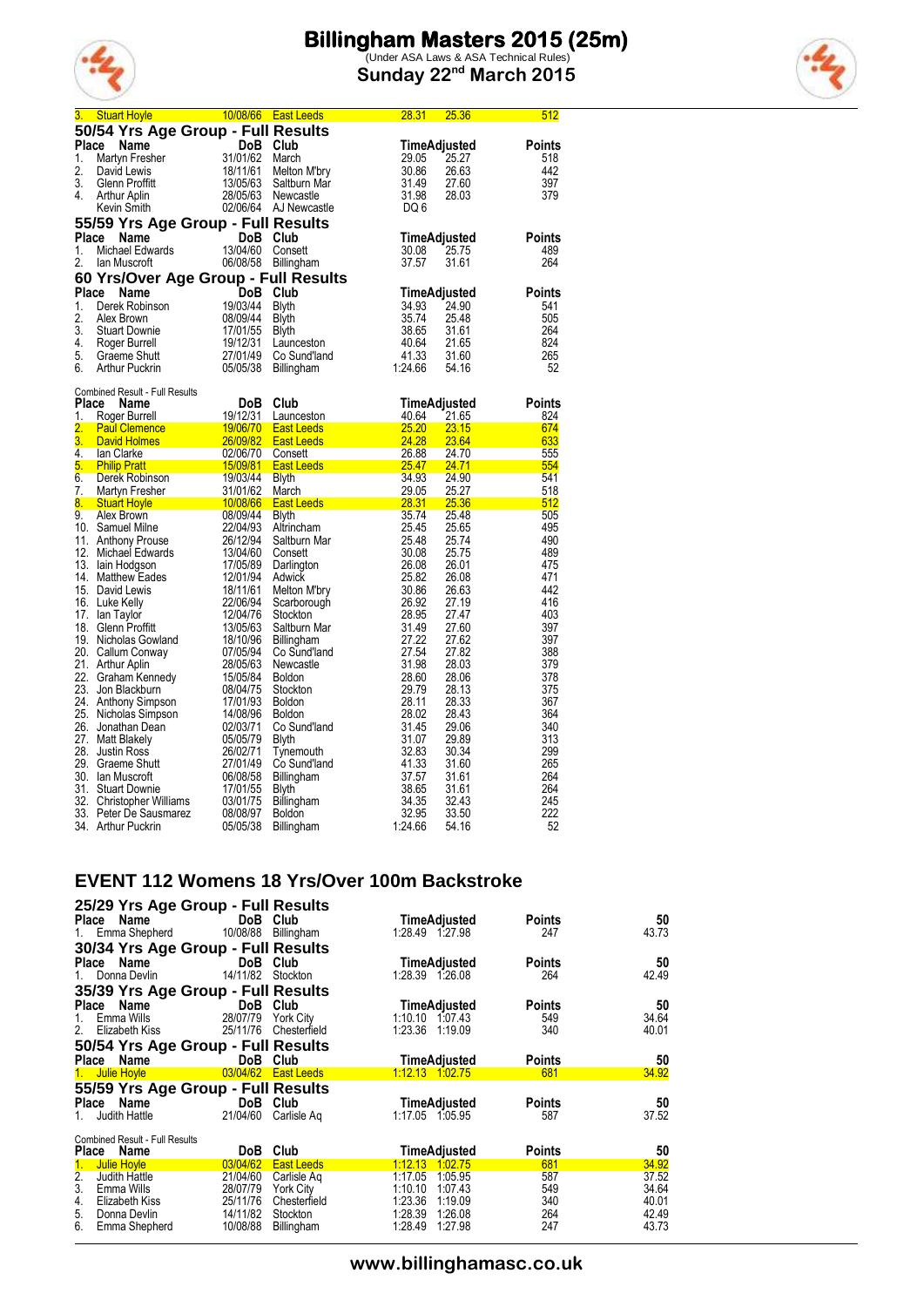



# **EVENT 113 Mens 18 Yrs/Over 50m Breaststroke**

|                  | 18/24 Yrs Age Group - Full Results                                                                                                                                                                                                   |                      |                                                                                                                                     |                |                |               |
|------------------|--------------------------------------------------------------------------------------------------------------------------------------------------------------------------------------------------------------------------------------|----------------------|-------------------------------------------------------------------------------------------------------------------------------------|----------------|----------------|---------------|
| Place            | Name                                                                                                                                                                                                                                 | DoB Club             |                                                                                                                                     |                | TimeAdjusted   | Points        |
| 1.               | Nicholas Gowland                                                                                                                                                                                                                     | 18/10/96             | Billingham                                                                                                                          | 35.35          | 35.87          | 348           |
| 2.               | Nicholas Simpson                                                                                                                                                                                                                     | 14/08/96 Boldon      |                                                                                                                                     | 42.86          | 43.49          | 195           |
| 3.               | Peter De Sausmarez 08/08/97 Boldon                                                                                                                                                                                                   |                      |                                                                                                                                     | 43.69          | 44.42          | 183           |
|                  | 30/34 Yrs Age Group - Full Results                                                                                                                                                                                                   |                      |                                                                                                                                     |                |                |               |
|                  | Place Name                                                                                                                                                                                                                           | DoB Club             |                                                                                                                                     |                | TimeAdjusted   | Points        |
|                  | 1. David Holmes <b>Communist Communist Communist Communist Communist Communist Communist Communist Communist Communist Communist Communist Communist Communist Communist Communist Communist Communist Communist Communist Commu</b> |                      | 26/09/82 East Leeds                                                                                                                 |                | $32.63*$ 31.78 | 501           |
| 2.               | Chris Sayer                                                                                                                                                                                                                          |                      | 10/06/85 Hartlepool                                                                                                                 | 40.88          | 40.25          | 246           |
|                  | 35/39 Yrs Age Group - Full Results                                                                                                                                                                                                   |                      |                                                                                                                                     |                |                |               |
|                  | Place Name                                                                                                                                                                                                                           | DoB Club             |                                                                                                                                     |                | TimeAdjusted   | <b>Points</b> |
| 1.               | Christopher Toop                                                                                                                                                                                                                     |                      | 20/03/76 Co Sund'land                                                                                                               | 42.01          | 39.86          | 254           |
|                  | 40/44 Yrs Age Group - Full Results                                                                                                                                                                                                   |                      |                                                                                                                                     |                |                |               |
|                  | Place Name                                                                                                                                                                                                                           | DoB Club             |                                                                                                                                     |                | TimeAdjusted   | <b>Points</b> |
| 1.               | Jon Blackburn                                                                                                                                                                                                                        | 08/04/75             | Stockton                                                                                                                            | 37.75          | 35.64          | 355           |
| 2.               | Christopher Williams                                                                                                                                                                                                                 | 03/01/75             | Billingham                                                                                                                          | 39.74          | 37.52          | 304           |
| 3.               | Daniel Hill                                                                                                                                                                                                                          | 19/10/75             | Saltburn Mar                                                                                                                        | 40.00          | 37.77          | 298           |
| 4.               | Ian Clarke                                                                                                                                                                                                                           | 04/02/72 Consett     |                                                                                                                                     | 41.23          | 38.32          | 286           |
|                  | 45/49 Yrs Age Group - Full Results                                                                                                                                                                                                   |                      |                                                                                                                                     |                |                |               |
| Place            | Name                                                                                                                                                                                                                                 | DoB                  | Club                                                                                                                                |                | TimeAdjusted   | Points        |
| $1 -$            | Peter Jackson                                                                                                                                                                                                                        |                      | 19/09/66 East Leeds                                                                                                                 |                | 35.02 31.37    | 521           |
| $\overline{2}$ . | John Boyer                                                                                                                                                                                                                           |                      | 09/09/66 Darlington M                                                                                                               | 38.44          | 34.43          | 394           |
|                  | 50/54 Yrs Age Group - Full Results                                                                                                                                                                                                   |                      |                                                                                                                                     |                |                |               |
|                  | Place Name                                                                                                                                                                                                                           | DoB Club             |                                                                                                                                     |                | TimeAdjusted   | Points        |
| 1.               | Martyn Fresher                                                                                                                                                                                                                       | 31/01/62             | March                                                                                                                               | 35.39          | 30.79          | 551           |
| 2.<br>3.         | Kevin Smith<br>lan Yates                                                                                                                                                                                                             | 02/06/64<br>14/09/62 | AJ Newcastle<br>Bridgend Cty                                                                                                        | 35.61<br>37.26 | 31.45<br>32.41 | 517<br>472    |
| 4.               | Glenn Proffitt                                                                                                                                                                                                                       |                      | 13/05/63 Saltburn Mar                                                                                                               | 47.09          | 41.28          | 228           |
|                  | 60 Yrs/Over Age Group - Full Results                                                                                                                                                                                                 |                      |                                                                                                                                     |                |                |               |
| Place            |                                                                                                                                                                                                                                      |                      |                                                                                                                                     |                |                |               |
|                  |                                                                                                                                                                                                                                      |                      |                                                                                                                                     |                |                |               |
|                  | <b>Name</b>                                                                                                                                                                                                                          | DoB Club             |                                                                                                                                     | TimeAdjusted   |                | <b>Points</b> |
| 1.               | Graham Pearson                                                                                                                                                                                                                       | 19/11/52             | Carlisle Aq                                                                                                                         | 37.05          | 29.35          | 636           |
| 2.<br>3.         | <b>Brian Taylor</b><br>John Sawyers                                                                                                                                                                                                  | 04/05/50<br>09/04/43 | Adwick<br>Newcastle                                                                                                                 | 37.88<br>41.67 | 29.32<br>29.24 | 638<br>643    |
| 4.               | Norman Stephenson                                                                                                                                                                                                                    | 10/07/44             | Co Sund'land                                                                                                                        | 44.14          | 31.47          | 516           |
| 5.               | Alex Brown                                                                                                                                                                                                                           | 08/09/44             | <b>Blyth</b>                                                                                                                        | 50.89          | 36.28          | 337           |
|                  |                                                                                                                                                                                                                                      |                      |                                                                                                                                     |                |                |               |
|                  | Combined Result - Full Results                                                                                                                                                                                                       |                      |                                                                                                                                     |                |                |               |
| Place            | Name                                                                                                                                                                                                                                 | DoB Club             |                                                                                                                                     |                | TimeAdjusted   | <b>Points</b> |
| 1.<br>2.         | John Sawyers<br><b>Brian Taylor</b>                                                                                                                                                                                                  | 09/04/43<br>04/05/50 | Newcastle                                                                                                                           | 41.67          | 29.24<br>29.32 | 643<br>638    |
| 3.               | Graham Pearson                                                                                                                                                                                                                       | 19/11/52             | Adwick<br>Carlisle Aq                                                                                                               | 37.88<br>37.05 | 29.35          | 636           |
| 4.               | Martyn Fresher                                                                                                                                                                                                                       | 31/01/62             | March                                                                                                                               | 35.39          | 30.79          | 551           |
| 5.               | Peter Jackson 19/09/66                                                                                                                                                                                                               |                      | <b>East Leeds</b><br>and the state of the state of the state of the state of the state of the state of the state of the state of th | 35.02          | 31.37          | 521           |
| 6.               | Kevin Smith                                                                                                                                                                                                                          | 02/06/64             | AJ Newcastle                                                                                                                        | 35.61          | 31.45          | 517           |
| 7.               | Norman Stephenson                                                                                                                                                                                                                    | 10/07/44             | Co Sund'land                                                                                                                        | 44.14          | 31.47          | 516           |
| 8.               | David Holmes <b>Container the Contact Container</b>                                                                                                                                                                                  | 26/09/82             | <b>East Leeds</b>                                                                                                                   | 32.63          | <b>31.78</b>   | 501           |
| 9.               | lan Yates                                                                                                                                                                                                                            | 14/09/62             | <b>Bridgend Cty</b>                                                                                                                 | 37.26          | 32.41          | 472           |
|                  | 10. John Boyer<br>11. Jon Blackburn                                                                                                                                                                                                  | 09/09/66<br>08/04/75 | Darlington M<br>Stockton                                                                                                            | 38.44<br>37.75 | 34.43<br>35.64 | 394<br>355    |
|                  | 12. Nicholas Gowland                                                                                                                                                                                                                 | 18/10/96             | Billingham                                                                                                                          | 35.35          | 35.87          | 348           |
|                  | 13. Alex Brown                                                                                                                                                                                                                       | 08/09/44             | Blyth                                                                                                                               | 50.89          | 36.28          | 337           |
|                  | 14. Christopher Williams                                                                                                                                                                                                             | 03/01/75             | <b>Billingham</b>                                                                                                                   | 39.74          | 37.52          | 304           |
|                  | 15. Daniel Hill                                                                                                                                                                                                                      | 19/10/75             | Saltburn Mar                                                                                                                        | 40.00          | 37.77          | 298           |
|                  | 16. Ian Clarke                                                                                                                                                                                                                       | 04/02/72             | Consett                                                                                                                             | 41.23          | 38.32          | 286           |
|                  | 17. Christopher Toop                                                                                                                                                                                                                 | 20/03/76             | Co Sund'land                                                                                                                        | 42.01          | 39.86          | 254           |
|                  | 18. Chris Sayer<br>19. Glenn Proffitt                                                                                                                                                                                                | 10/06/85<br>13/05/63 | Hartlepool                                                                                                                          | 40.88<br>47.09 | 40.25<br>41.28 | 246<br>228    |
|                  | 20. Nicholas Simpson<br>Peter De Sausmarez                                                                                                                                                                                           | 14/08/96             | Saltburn Mar<br><b>Boldon</b>                                                                                                       | 42.86          | 43.49          | 195           |

### **EVENT 114 Womens 18 Yrs/Over 200m Freestyle**

| 18/24 Yrs Age Group - Full Results |            |                   |                 |              |               |       |         |         |
|------------------------------------|------------|-------------------|-----------------|--------------|---------------|-------|---------|---------|
| Place<br>Name                      | DoB        | Club              |                 | TimeAdjusted | <b>Points</b> | 50    | 100     | 150     |
| Stephanie Blakeburn<br>1.          | 10/03/94   | Billingham        | 2:11.41 2:12.75 |              | 587           | 29.49 | 1:03.29 | 1:37.29 |
| 2. Lauren Watson                   | 27/11/96   | Carlisle Ag       | 2:40.16 2:42.50 |              | 320           | 37.75 | 1:18.59 | 2:00.46 |
| 25/29 Yrs Age Group - Full Results |            |                   |                 |              |               |       |         |         |
| Place<br>Name                      | <b>DoB</b> | Club              |                 | TimeAdjusted | <b>Points</b> | 50    | 100     | 150     |
| <b>Terri-Louise Garnett</b><br>1.  | 19/05/90   | <b>Billingham</b> | 2.42.53 2.42.53 |              | 320           | 39.27 | 1.20.55 | 2:03.43 |
| 2. Emma Shepherd                   | 10/08/88   | Billingham        | 2:51.86 2:50.86 |              | 275           | 39.10 | 1.21.44 | 2:05.36 |
| 30/34 Yrs Age Group - Full Results |            |                   |                 |              |               |       |         |         |
| Name<br>Place                      | <b>DoB</b> | Club              |                 | TimeAdjusted | <b>Points</b> | 50    | 100     | 150     |
| Helen Muscroft<br>1.               | 19/03/84   | <b>Billingham</b> | 2:32.56 2:29.68 |              | 409           | 35.04 | 1:13.81 | 1:52.98 |
| 2.<br>Jennifer Dobson              | 10/08/83   | <b>Blyth</b>      | 2:39.39         | 2:35.81      | 363           | 35.09 | 1:14.53 | 1:57.29 |
| 3. Fiona Blackett                  | 22/08/84   | Wear Valley       | 2:43.79         | 2:40.70      | 331           | 38.78 | 1:20.61 | 2:03.47 |
| Lorraine Riddle<br>4.              | 30/11/84   | Billingham        | 2:51.95 2:48.70 |              | 286           | 39.00 | 1.21.92 | 2:07.06 |
| 35/39 Yrs Age Group - Full Results |            |                   |                 |              |               |       |         |         |
| Place<br>Name                      | <b>DoB</b> | Club              |                 | TimeAdiusted | <b>Points</b> | 50    | 100     | 150     |
| Emma Wills<br>1.                   | 28/07/79   | York City         | 2:15.87 2:10.69 |              | 615           | 31.59 | 1.05.18 | 1:40.22 |
| 2.<br>Elisabeth Yaneske            | 15/01/77   | Sedgefield        | 2:27.97         | 2:21.06      | 489           | 34.74 | 1:12.01 | 1:49.95 |
| 3. Catherine Green                 | 26/01/80   | <b>Blyth</b>      | 2:35.02 2:29.75 |              | 409           | 36.62 | 1:15.71 | 1:55.27 |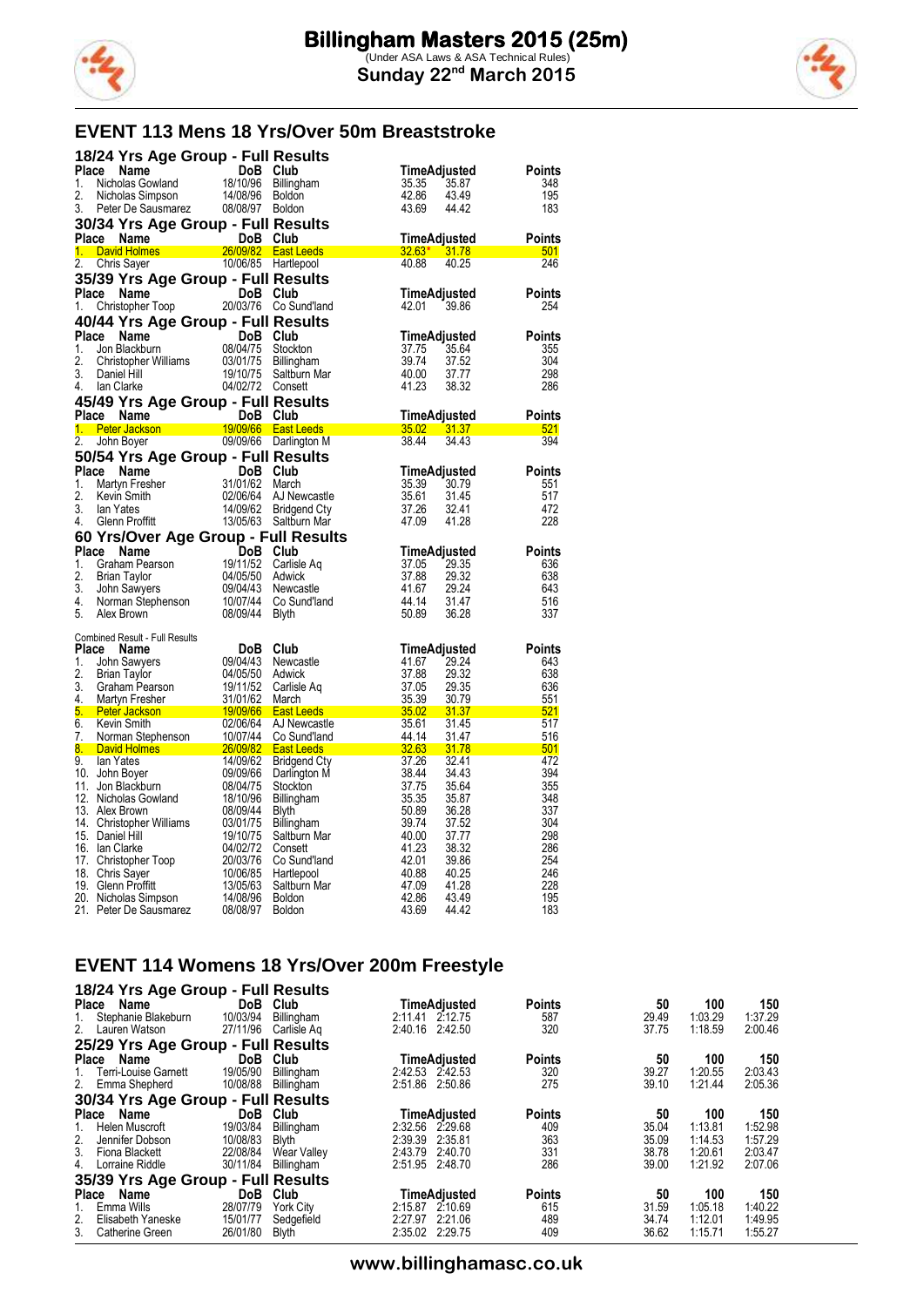

(Under ASA Laws & ASA Technical Rules) **Sunday 22nd March 2015**



| 4.           | <b>Elizabeth Kiss</b>                         | 25/11/76             | Chesterfield                          | 2:42.61 2:34.28                                     | 374                  | 37.21          | 1:17.87            | 2:01.52            |
|--------------|-----------------------------------------------|----------------------|---------------------------------------|-----------------------------------------------------|----------------------|----------------|--------------------|--------------------|
|              | 40/44 Yrs Age Group - Full Results            |                      |                                       |                                                     |                      |                |                    |                    |
| Place        | <b>Name</b>                                   |                      | DoB Club                              | TimeAdjusted                                        | <b>Points</b>        | 50             | 100                | 150                |
| $1_{-}$      | Victoria Wass                                 |                      | 11/12/71 Wear Valley                  | 3:02.19 2:48.36                                     | 287                  | 39.62          | 1:24.83            | 2:13.38            |
|              | 45/49 Yrs Age Group - Full Results            |                      |                                       |                                                     |                      |                |                    |                    |
| <b>Place</b> | Name                                          |                      | DoB Club                              | TimeAdjusted                                        | <b>Points</b>        | 50             | 100                | 150                |
|              | 1. Nina Williams                              |                      | 11/09/70 East Leeds                   | $2.18.38*2.07.14$                                   | 668                  | 32.41          | 1.07.64            | 1.43.57            |
| 2.           | Karen Cook                                    |                      | 26/06/70 Billingham                   | 3:29.36 3:12.35                                     | 193                  | 47.90          | 1:40.66            | 2:37.00            |
|              | 50/54 Yrs Age Group - Full Results            |                      |                                       |                                                     |                      |                |                    |                    |
| Place        | Name                                          |                      | DoB Club                              | TimeAdjusted                                        | <b>Points</b>        | 50             | 100                | 150                |
|              | Pauline Foot                                  | 03/09/65             | York Tri                              | 2:48.81 2:30.15                                     | 405                  | 39.69          | 1:22.12            | 2:05.99            |
|              | <b>Jayne Dresser</b>                          |                      | 18/04/63 East Leeds                   | $3:07.64$ 2.44.49                                   | 308                  | 43.46          | 1:31.21            | 2:20.76            |
|              | 55/59 Yrs Age Group - Full Results            |                      |                                       |                                                     |                      |                |                    |                    |
| Place        | Name                                          |                      | DoB Club                              | TimeAdjusted                                        | <b>Points</b>        | 50             | 100                | 150                |
| 1.           | Joan Edwards                                  | 28/02/58             | Consett                               | 2:37.55 2:12.54                                     | 590                  | 37.14          | 1:17.22            | 1:57.88            |
| 2.           | Carol Boagey                                  | 04/09/59             | AFSHartlepol                          | 2:52.36<br>2:26.29                                  | 438                  | 39.56          | 1:23.08            | 2:08.48            |
| 3.           | Gillian Sheehan                               | 16/10/59             | Billingham                            | 3:30.05<br>2:58.28                                  | 242                  | 49.53          | 1:43.45            | 2:37.71            |
| 4.           | <b>Christine Muscroft</b>                     | 04/06/56             | Billingham                            | 3 34 93<br>2:57.49                                  | 245                  | 53.48          | 1.48.98            | 2:44.32            |
| 5.           | Lynn Shepherd                                 | 22/06/59             | Billingham                            | 3.56.40<br>3:20.64                                  | 170                  | 55.65          | 1:55.54            | 2:56.71            |
|              | 60 Yrs/Over Age Group - Full Results          |                      |                                       |                                                     |                      |                |                    |                    |
| Place        | Name                                          |                      | DoB Club                              | <b>TimeAdjusted</b>                                 | <b>Points</b>        | 50             | 100                | 150                |
| 1.           | <b>Lindy Woodrow</b>                          | 09/05/54             | Co Sund'land                          | 3:43.25 3:00.71                                     | 232                  | 51.91          | 1:49.41            | 2:47.40            |
|              |                                               |                      |                                       |                                                     |                      |                |                    |                    |
|              | <b>Combined Result - Full Results</b>         |                      |                                       |                                                     |                      |                |                    |                    |
| Place        | <b>Name</b>                                   | 11/09/70             | DoB Club                              | <b>TimeAdjusted</b>                                 | <b>Points</b><br>668 | 50<br>32.41    | 100<br>1.07.64     | 150<br>1:43.57     |
| 1.<br>2.     | <b>Nina Williams</b><br>Emma Wills            | 28/07/79             | <b>East Leeds</b><br><b>York City</b> | 2:18.38 2:07.14<br>2:15.87 2:10.69                  | 615                  | 31.59          | 1:05.18            | 1:40.22            |
| 3.           | Joan Edwards                                  | 28/02/58             | Consett                               | 2:37.55 2:12.54                                     | 590                  | 37.14          | 1:17.22            | 1:57.88            |
| 4.           | Stephanie Blakeburn                           | 10/03/94             | Billingham                            | 2:12.75<br>2:11.41                                  | 587                  | 29.49          | 1:03.29            | 1:37.29            |
| 5.           | Elisabeth Yaneske                             | 15/01/77             | Sedgefield                            |                                                     |                      |                |                    | 1:49.95            |
| 6.           | Carol Boagey                                  |                      |                                       |                                                     |                      |                |                    |                    |
| 7.           |                                               |                      |                                       | 2:27.97<br>2:21.06<br>2:52.36<br>2:26.29            | 489<br>438           | 34.74          | 1:12.01<br>1:23.08 | 2:08.48            |
|              | Helen Muscroft                                | 04/09/59<br>19/03/84 | AFSHartlepol<br><b>Billingham</b>     | 2:32.56<br>2:29.68                                  | 409                  | 39.56<br>35.04 | 1:13.81            | 1:52.98            |
| 8.           | Catherine Green                               | 26/01/80             | Blyth                                 | 2:35.02<br>2:29.75                                  | 409                  | 36.62          | 1:15.71            | 1:55.27            |
| 9.           | Pauline Foot                                  | 03/09/65             | York Tri                              | 2:48.81 2:30.15                                     | 405                  | 39.69          | 1:22.12            | 2:05.99            |
| 10.          | Elizabeth Kiss                                | 25/11/76             | Chesterfield                          | 2:42.61<br>2:34.28                                  | 374                  | 37.21          | 1:17.87            | 2:01.52            |
| 11.          | Jennifer Dobson                               | 10/08/83             | <b>Blyth</b>                          | 2:39.39<br>2:35.81                                  | 363                  | 35.09          | 1:14.53            | 1:57.29            |
| 12.          | Fiona Blackett                                | 22/08/84             | Wear Valley                           | 2:43.79<br>2:40.70                                  | 331                  | 38.78          | 1:20.61            | 2:03.47            |
|              | 13. Lauren Watson                             | 27/11/96             | Carlisle Aq                           | 2:40.16<br>2:42.50                                  | 320                  | 37.75          | 1:18.59            | 2:00.46            |
|              | 14. Terri-Louise Garnett                      | 19/05/90             | <b>Billingham</b>                     | 2:42.53<br>2.42.53                                  | 320                  | 39.27          | 1:20.55            | 2:03.43            |
| 15.          | <b>Jayne Dresser</b>                          | 18/04/63             | <b>East Leeds</b>                     | 3:07.64 2:44.49                                     | 308                  | 43.46          | 1.31.21            | 2:20.76            |
| 16.          | Victoria Wass                                 | 11/12/71             | Wear Valley                           | 3.02.19<br>2:48.36                                  | 287                  | 39.62          | 1:24.83            | 2:13.38            |
|              | 17. Lorraine Riddle                           | 30/11/84             | Billingham                            | 2:51.95<br>2:48.70                                  | 286                  | 39.00          | 1.21.92            | 2:07.06            |
|              | 18. Emma Shepherd                             | 10/08/88             | Billingham                            | 2:51.86<br>2:50.86<br>2:57.49                       | 275                  | 39.10          | 1:21.44            | 2:05.36            |
|              | 19. Christine Muscroft<br>20. Gillian Sheehan | 04/06/56<br>16/10/59 | Billingham<br><b>Billingham</b>       | 3 34 93<br>2:58.28<br>3:30.05                       | 245<br>242           | 53.48<br>49.53 | 1:48.98<br>1.43.45 | 2:44.32<br>2:37.71 |
| 21.          | Lindy Woodrow                                 | 09/05/54             | Co Sund'land                          | 3:00.71                                             | 232                  | 51.91          | 1.49.41            | 2:47.40            |
| 22.          | Karen Cook                                    | 26/06/70<br>22/06/59 | Billingham<br>Billingham              | 3:43.25<br>3:29.36<br>3:12.35<br>3:56.40<br>3:20.64 | 193<br>170           | 47.90<br>55.65 | 1:40.66<br>1:55.54 | 2:37.00<br>2:56.71 |

#### **EVENT 115 Mens 18 Yrs/Over 100m IM**

| 18/24 Yrs Age Group - Full Results |            |                     |                    |               |
|------------------------------------|------------|---------------------|--------------------|---------------|
| Place<br><b>Name</b>               | DoB        | Club                | TimeAdjusted       | <b>Points</b> |
| 1.<br>Jack Hepburn                 | 24/08/92   | Loftus Dol          | 1.04.34<br>1:04.68 | 481           |
| 2.<br><b>Matthew Eades</b>         | 12/01/94   | Adwick              | 1:06.12<br>1:06.79 | 437           |
| 3.<br>Luke Kelly                   | 22/06/94   | Scarborough         | 1:07.70<br>1:08.39 | 407           |
| 4.<br>Nicholas Gowland             | 18/10/96   | Billingham          | 1:08.80<br>1:09.80 | 383           |
| Peter De Sausmarez<br>5.           | 08/08/97   | Boldon              | 1.28.11<br>1.29.57 | 181           |
| 35/39 Yrs Age Group - Full Results |            |                     |                    |               |
| <b>Name</b><br>Place               | DoB        | Club                | TimeAdjusted       | Points        |
| lan Tavlor<br>1.                   | 12/04/76   | Stockton            | 1:14.92<br>1.11.08 | 363           |
| 2.<br>Matt Blakely                 | 05/05/79   | <b>Blyth</b>        | 1:18.85<br>1:15.85 | 298           |
| 3.<br>Christopher Toop             | 20/03/76   | Co Sund'land        | 1:19.93<br>1:15.84 | 298           |
| 40/44 Yrs Age Group - Full Results |            |                     |                    |               |
| Name<br>Place                      | DoB        | Club                | TimeAdjusted       | Points        |
| Daniel Hill<br>1.                  | 19/10/75   | Saltburn Mar        | 1:14.43<br>1:10.27 | 375           |
| 2.<br>Jon Blackburn                | 08/04/75   | Stockton            | 1.14.64<br>1:10.47 | 372           |
| 3.<br>Simon Gardner                | 25/05/71   | Billingham          | 1:18.98<br>1:12.99 | 335           |
| 45/49 Yrs Age Group - Full Results |            |                     |                    |               |
| Place<br><b>Name</b>               | <b>DoB</b> | Club                | TimeAdjusted       | Points        |
| <b>Stuart Hoyle</b><br>1.          | 10/08/66   | <b>East Leeds</b>   | 1:10.34 1.03.00    | 521           |
| 50/54 Yrs Age Group - Full Results |            |                     |                    |               |
| Name<br>Place                      | DoB        | Club                | TimeAdjusted       | <b>Points</b> |
| Kevin Smith<br>1.                  | 02/06/64   | AJ Newcastle        | 1:08.99<br>1:00.93 | 576           |
| 2.<br>lan Yates                    | 14/09/62   | <b>Bridgend Cty</b> | 1.17.61<br>1.07.51 | 423           |
| 3.<br>Arthur Aplin                 | 28/05/63   | Newcastle           | 1.24.73<br>1:14.28 | 318           |
| David Lewis<br>4.                  | 18/11/61   | Melton M'bry        | 1:25.32<br>1:13.64 | 326           |
| 55/59 Yrs Age Group - Full Results |            |                     |                    |               |
| Place<br>Name                      | <b>DoB</b> | Club                | TimeAdjusted       | <b>Points</b> |
| lan Muscroft<br>1                  | 06/08/58   | Billingham          | 1:38.42 1.22.80    | 229           |
| <b>Guy Fawkes</b>                  | 27/10/59   | Billingham          | DQ 8               |               |
|                                    |            |                     |                    |               |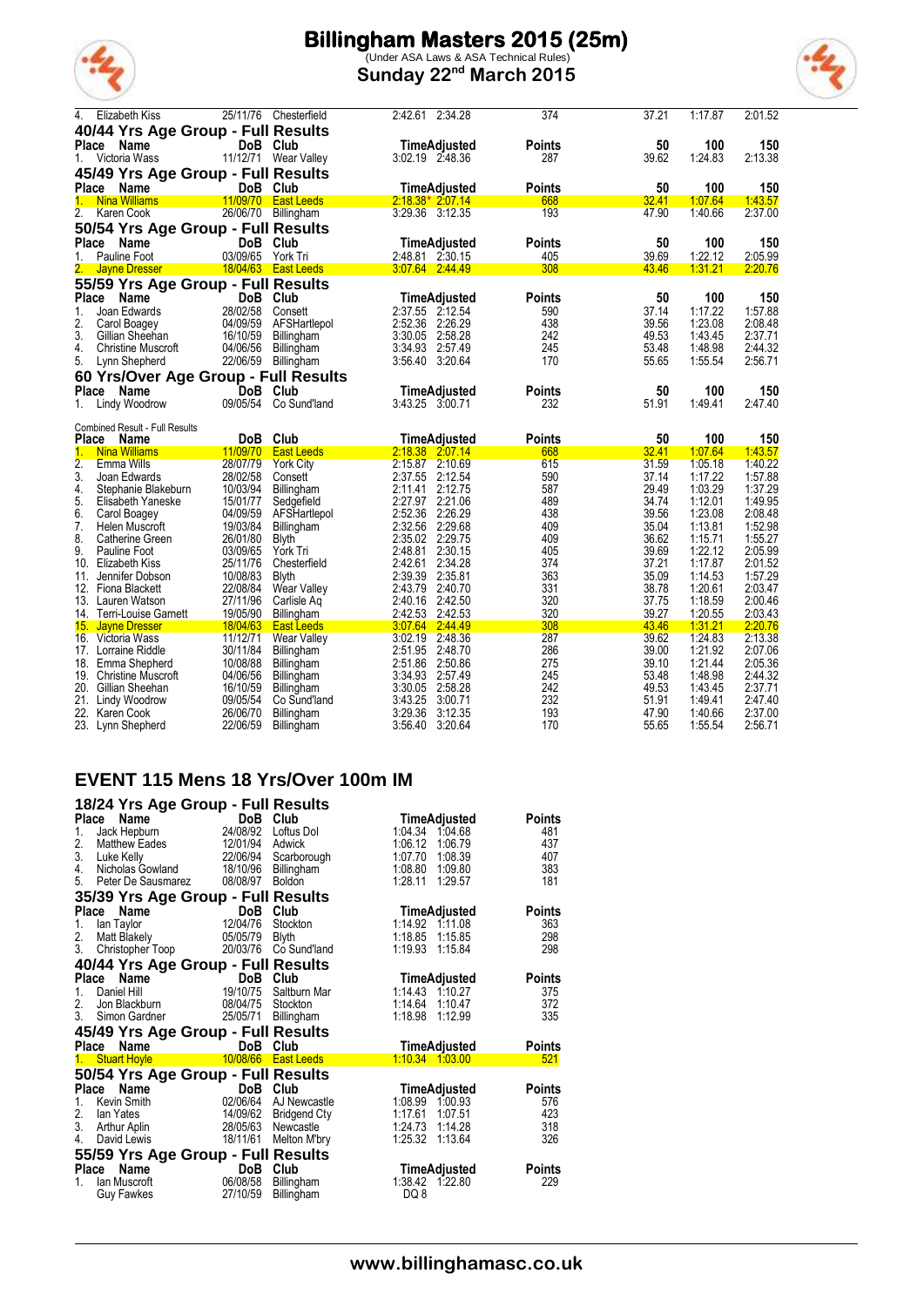

(Under ASA Laws & ASA Technical Rules) **Sunday 22nd March 2015**



|              | 60 Yrs/Over Age Group - Full Results  |          |                     |                    |               |
|--------------|---------------------------------------|----------|---------------------|--------------------|---------------|
|              | Place<br>Name                         |          | DoB Club            | TimeAdjusted       | <b>Points</b> |
| 1.           | Alex Brown                            | 08/09/44 | Blyth               | 1:36.22 1:08.59    | 404           |
| 2.           | Norman Stephenson                     | 10/07/44 | Co Sund'land        | 1:36.28<br>1:08.64 | 403           |
| 3.           | <b>Carl Butler</b>                    | 28/03/44 | RichmondDale        | 1:38.26<br>1:10.05 | 379           |
| 4.           | Graeme Shutt                          | 27/01/49 | Co Sund'land        | 1.46.62<br>1:21.51 | 240           |
| 5.           | <b>Stuart Downie</b>                  | 17/01/55 | <b>Blyth</b>        | 1:52.76<br>1:32.21 | 166           |
| 6.           | Roger Burrell                         | 19/12/31 | Launceston          | 1:57.61<br>1:02.65 | 530           |
|              | <b>Combined Result - Full Results</b> |          |                     |                    |               |
| <b>Place</b> | <b>Name</b>                           | DoB      | Club                | TimeAdjusted       | Points        |
| 1.           | Kevin Smith                           | 02/06/64 | AJ Newcastle        | 1:08.99<br>1:00.93 | 576           |
| 2.           | Roger Burrell                         | 19/12/31 | Launceston          | 1:57.61<br>1:02.65 | 530           |
| 3.           | <b>Stuart Hoyle</b>                   | 10/08/66 | <b>East Leeds</b>   | 1:10.34<br>1:03.00 | 521           |
| 4.           | Jack Hepburn                          | 24/08/92 | Loftus Dol          | 1:04.34<br>1:04.68 | 481           |
| 5.           | <b>Matthew Eades</b>                  | 12/01/94 | Adwick              | 1:06.12<br>1:06.79 | 437           |
| 6.           | lan Yates                             | 14/09/62 | <b>Bridgend Cty</b> | 1:17.61<br>1:07.51 | 423           |
| 7.           | Luke Kelly                            | 22/06/94 | Scarborough         | 1:08.39<br>1:07.70 | 407           |
| 8.           | Alex Brown                            | 08/09/44 | <b>Blyth</b>        | 1:36.22<br>1:08.59 | 404           |
| 9.           | Norman Stephenson                     | 10/07/44 | Co Sund'land        | 1:36.28<br>1:08.64 | 403           |
| 10.          | Nicholas Gowland                      | 18/10/96 | Billingham          | 1:08.80<br>1:09.80 | 383           |
| 11.          | <b>Carl Butler</b>                    | 28/03/44 | RichmondDale        | 1:38.26<br>1:10.05 | 379           |
| 12.          | Daniel Hill                           | 19/10/75 | Saltburn Mar        | 1:14.43<br>1:10.27 | 375           |
| 13.          | Jon Blackburn                         | 08/04/75 | Stockton            | 1:14.64<br>1:10.47 | 372           |
| 14.          | lan Taylor                            | 12/04/76 | Stockton            | 1:14.92<br>1:11.08 | 363           |
| 15.          | Simon Gardner                         | 25/05/71 | Billingham          | 1:18.98<br>1:12.99 | 335           |
| 16.          | David Lewis                           | 18/11/61 | Melton M'bry        | 1:25.32<br>1:13.64 | 326           |
| 17.          | <b>Arthur Aplin</b>                   | 28/05/63 | Newcastle           | 1:24.73<br>1:14.28 | 318           |
| 18.          | Christopher Toop                      | 20/03/76 | Co Sund'land        | 1:19.93<br>1:15.84 | 298           |
| 19.          | <b>Matt Blakely</b>                   | 05/05/79 | <b>Blyth</b>        | 1:18.85<br>1:15.85 | 298           |
| 20.          | Graeme Shutt                          | 27/01/49 | Co Sund'land        | 1:46.62<br>1:21.51 | 240           |
| 21.          | lan Muscroft                          | 06/08/58 | Billingham          | 1:38.42<br>1:22.80 | 229           |
| 22.          | Peter De Sausmarez                    | 08/08/97 | Boldon              | 1:28.11<br>1:29.57 | 181           |
| 23.          | <b>Stuart Downie</b>                  | 17/01/55 | Blyth               | 1:52.76<br>1:32.21 | 166           |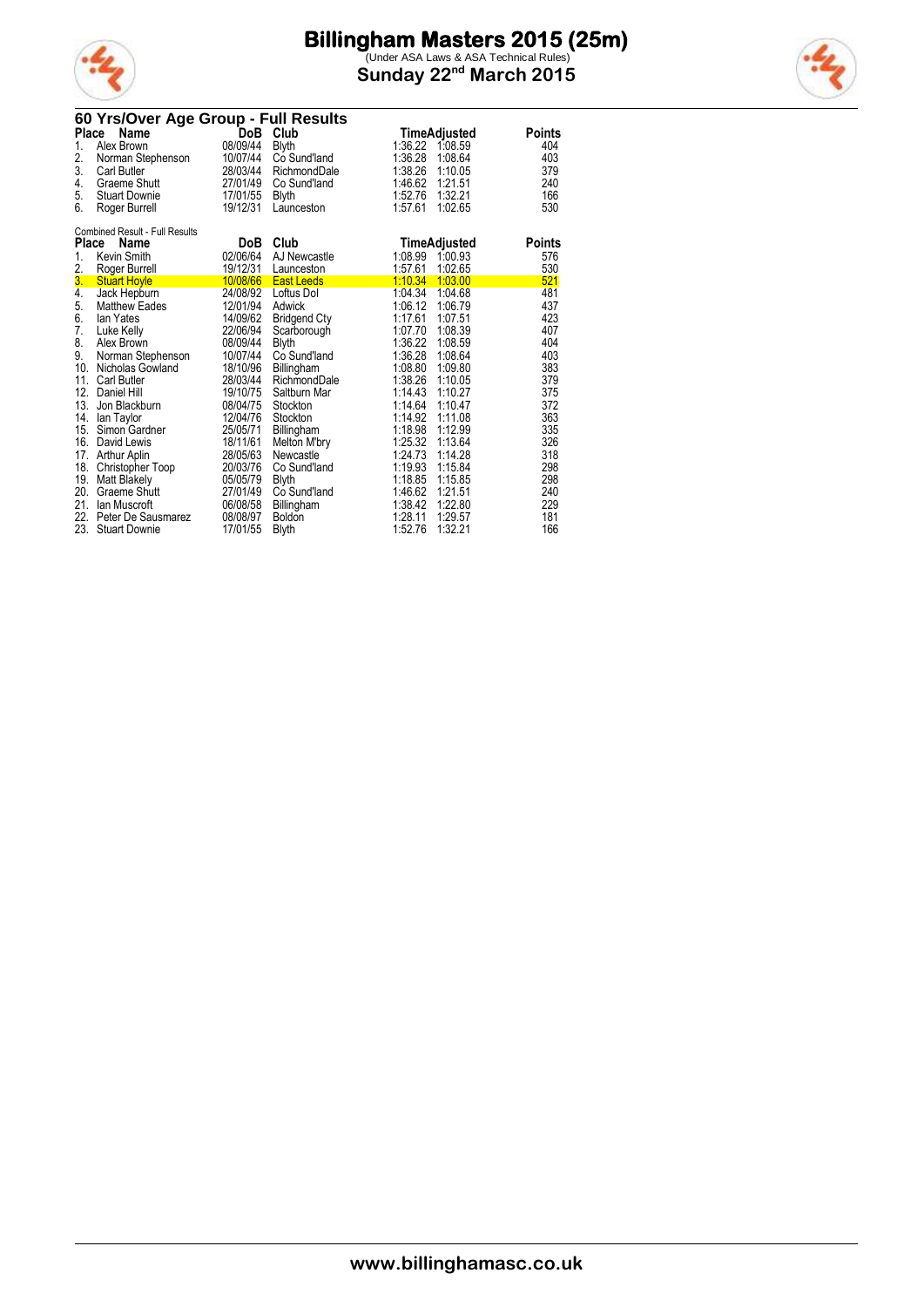



#### **EVENT 201 Mens/Womens 18 /Over 100m Butterfly**

|    | <b>MENS 18/24 Yrs Age Group - Full Results</b>                                                                                             |                         |                                          |                                                                                                                                                                                                                                                  |               |                |
|----|--------------------------------------------------------------------------------------------------------------------------------------------|-------------------------|------------------------------------------|--------------------------------------------------------------------------------------------------------------------------------------------------------------------------------------------------------------------------------------------------|---------------|----------------|
|    | Place Name                                                                                                                                 | DoB Club                | <b>DoB Club</b><br>07/05/94 Co Sund'land | TimeAdjusted                                                                                                                                                                                                                                     | <b>Points</b> | 50             |
| 1. | Callum Conway                                                                                                                              |                         |                                          | 1:06.34 1:07.02                                                                                                                                                                                                                                  | 378           | 31.08          |
|    | <b>MENS 30/34 Yrs Age Group - Full Results</b>                                                                                             |                         |                                          |                                                                                                                                                                                                                                                  |               |                |
|    | Place Name                                                                                                                                 |                         |                                          | <b>DoB Club</b><br><b>DoB Club</b><br><b>COMPACT DOB Club</b><br><b>COMPACT DOB CLUB</b><br><b>COMPACT DOMES ADDITION:</b> 1.00.42<br><b>COMPACT DOMES ADDITION:</b> 1.00.42                                                                     | <b>Points</b> | 50             |
| 1. | David Holmes                                                                                                                               |                         | 26/09/82 East Leeds                      |                                                                                                                                                                                                                                                  | 628           | 27.47          |
| 2. | Nick Valentine                                                                                                                             |                         |                                          |                                                                                                                                                                                                                                                  | 516           | 29.24          |
|    | <b>MENS 35/39 Yrs Age Group - Full Results</b>                                                                                             |                         |                                          |                                                                                                                                                                                                                                                  |               |                |
| 1. | Place Name<br><b>ce Name</b><br>Christopher Toop 2<br>Mott Plakely                                                                         | DoB Club                |                                          | TimeAdjusted<br>1:25.33 1:20.96                                                                                                                                                                                                                  | Points<br>214 | 50<br>39.62    |
| 2. | <b>Matt Blakely</b>                                                                                                                        | 05/05/79 Blyth          | 2003/76 Co Sund'land<br>05/05/79 Blyth   | 1:27.12 1:23.80                                                                                                                                                                                                                                  | 193           | 40.17          |
|    | <b>MENS 50/54 Yrs Age Group - Full Results</b>                                                                                             |                         |                                          |                                                                                                                                                                                                                                                  |               |                |
|    |                                                                                                                                            | DoB Club                |                                          | TimeAdjusted                                                                                                                                                                                                                                     | <b>Points</b> | 50             |
|    | <b>Place Name</b><br>1. Kevin Smith                                                                                                        |                         | 02/06/64 AJ Newcastle                    | 1.04.29<br>56.78                                                                                                                                                                                                                                 | 622           | 30.69          |
|    | <b>MENS 55/59 Yrs Age Group - Full Results</b>                                                                                             |                         |                                          |                                                                                                                                                                                                                                                  |               |                |
|    | Place Name                                                                                                                                 |                         |                                          | TimeAdjusted                                                                                                                                                                                                                                     | Points        | 50             |
| 1. | Guy Fawkes                                                                                                                                 |                         | DOB CIUD<br>27/10/59 Billingham          | 1:16.98  1:05.34                                                                                                                                                                                                                                 | 408           | 35.63          |
|    | <b>MENS 60 Yrs/Over Age Group - Full Results</b>                                                                                           |                         |                                          |                                                                                                                                                                                                                                                  |               |                |
|    | Place Name                                                                                                                                 |                         |                                          | Comment of the Club<br>Comment of the Club<br>Comment of the Craham Pearson<br>Norman Stephenson<br>19/11/52 Carlisle Aq<br>11/19/3 1:03.16<br>11/11/10<br>Stuart Downie 17/01/55 Blyth<br>11/11/15 1:58.71<br>11/11/10                          | <b>Points</b> | 50             |
| 1. |                                                                                                                                            |                         |                                          |                                                                                                                                                                                                                                                  | 452           | 39.64          |
| 2. |                                                                                                                                            |                         |                                          |                                                                                                                                                                                                                                                  | 317           | 47.99          |
| 3. |                                                                                                                                            |                         |                                          |                                                                                                                                                                                                                                                  | 124           | 55.98          |
|    |                                                                                                                                            |                         |                                          |                                                                                                                                                                                                                                                  |               |                |
|    |                                                                                                                                            |                         |                                          |                                                                                                                                                                                                                                                  | <b>Points</b> | 50             |
|    |                                                                                                                                            |                         |                                          |                                                                                                                                                                                                                                                  | 628           | 27.47          |
|    |                                                                                                                                            |                         |                                          |                                                                                                                                                                                                                                                  | 622           | 30.69          |
|    |                                                                                                                                            |                         |                                          |                                                                                                                                                                                                                                                  | 516<br>452    | 29.24<br>39.64 |
|    |                                                                                                                                            |                         |                                          |                                                                                                                                                                                                                                                  | 408           | 35.63          |
|    |                                                                                                                                            |                         |                                          |                                                                                                                                                                                                                                                  | 378           | 31.08          |
|    |                                                                                                                                            |                         |                                          |                                                                                                                                                                                                                                                  | 317           | 47.99          |
|    |                                                                                                                                            |                         |                                          |                                                                                                                                                                                                                                                  | 214           | 39.62          |
|    |                                                                                                                                            |                         |                                          |                                                                                                                                                                                                                                                  | 193           | 40.17          |
|    |                                                                                                                                            |                         |                                          | <b>Prace Name 26/09/82 Club TimeAdjusted</b><br><b>1.</b> David Holmes 26/09/82 East Leeds 58.11 56.59<br>2. Kevin Smith 02/06/64 AJ Newcastle 1:04.29 56.78<br>2. Nick Valentine 06/02/81 Gates &Whick 1:02.29 1:00.42<br>4. Graham Pearson 19/ | 124           | 55.98          |
|    |                                                                                                                                            |                         |                                          |                                                                                                                                                                                                                                                  |               |                |
|    | <b>WOMENS 18/24 Yrs Age Group - Full Results</b>                                                                                           |                         |                                          |                                                                                                                                                                                                                                                  |               |                |
|    | Place Name                                                                                                                                 | DoB Club                |                                          | TimeAdjusted                                                                                                                                                                                                                                     | <b>Points</b> | 50             |
| 1. | Stephanie Blakeburn 10/03/94 Billingham                                                                                                    |                         |                                          | 1:00.71 1:01.33                                                                                                                                                                                                                                  | 723           | 29.02          |
|    | <b>WOMENS 30/34 Yrs Age Group - Full Results</b>                                                                                           |                         |                                          |                                                                                                                                                                                                                                                  |               |                |
|    | Place Name                                                                                                                                 | DoB Club                | DoB Club<br>12/10/82 Newcastle St        | TimeAdjusted                                                                                                                                                                                                                                     | Points        | 50             |
|    | 1. Kate Nicholson                                                                                                                          |                         |                                          |                                                                                                                                                                                                                                                  | 398           | 35.84          |
|    | <b>WOMENS 35/39 Yrs Age Group - Full Results</b>                                                                                           |                         |                                          |                                                                                                                                                                                                                                                  |               |                |
|    | Place Name                                                                                                                                 |                         |                                          | DoB Club TimeAdjusted<br>25/11/76 Chesterfield 1:19.20 1:15.14                                                                                                                                                                                   | <b>Points</b> | 50             |
| 1. | Elizabeth Kiss                                                                                                                             |                         |                                          |                                                                                                                                                                                                                                                  | 393           | 35.99          |
|    | <b>WOMENS 55/59 Yrs Age Group - Full Results<br/>Place Name DoB Club T<br/>1. Judith Hattle 21/04/60 Carlisle Aq 1:1</b>                   |                         |                                          |                                                                                                                                                                                                                                                  |               |                |
|    |                                                                                                                                            |                         |                                          |                                                                                                                                                                                                                                                  | <b>Points</b> | 50<br>34.18    |
|    |                                                                                                                                            |                         |                                          |                                                                                                                                                                                                                                                  | 725           |                |
|    | <b>WOMENS Combined Result - Full Results</b>                                                                                               |                         |                                          |                                                                                                                                                                                                                                                  |               |                |
|    | Place Name                                                                                                                                 | <b>Example DoB</b> Club |                                          | TimeAdjusted                                                                                                                                                                                                                                     | <b>Points</b> | 50             |
| 1. |                                                                                                                                            |                         |                                          | 1:11.58 1:01.27                                                                                                                                                                                                                                  | 725           | 34.18          |
| 2. | Judith Hattle 21/04/60 Carlisle Aq<br>Stephanie Blakeburn 10/03/94 Billingham<br>Kate Nicholson 12/10/82 Newcastle St<br>3. Kate Nicholson |                         |                                          | 1:00.71 1:01.33                                                                                                                                                                                                                                  | 723<br>398    | 29.02<br>35.84 |
| 4. | Elizabeth Kiss                                                                                                                             |                         | 25/11/76 Chesterfield                    | 1:19.20 1:15.14                                                                                                                                                                                                                                  | 393           | 35.99          |
|    |                                                                                                                                            |                         |                                          |                                                                                                                                                                                                                                                  |               |                |

#### **EVENT 202 Mens 18 Yrs/Over 50m Backstroke**

| 18/24 Yrs Age Group - Full Results<br>Place Name<br>Jack Hepburn<br>1.<br>2.<br>Matthew Eades<br>3.<br>Luke Kelly 22/06/94 | DoB Club<br>24/08/92<br>12/01/94 | Loftus Dol<br>Adwick<br>Scarborough    | 28.03<br>29.97 | TimeAdjusted<br>28.18<br>30.28<br>29.98 30.29 | <b>Points</b><br>516<br>416<br>415 |
|----------------------------------------------------------------------------------------------------------------------------|----------------------------------|----------------------------------------|----------------|-----------------------------------------------|------------------------------------|
| 4. Nicholas Simpson<br>30/34 Yrs Age Group - Full Results                                                                  | 14/08/96 Boldon                  |                                        | 34.25          | 34.75                                         | 275                                |
| Place Name                                                                                                                 | DoB                              | Club                                   |                | TimeAdjusted                                  | <b>Points</b>                      |
| 1. Philip Pratt<br>2. Liam Earp <b>Example 2.</b> Example 2.                                                               | 15/09/81<br>02/07/81             | <b>East Leeds</b><br><b>East Leeds</b> | 28.12<br>32.98 | 27.28<br>31.99                                | 569<br>353                         |
| 35/39 Yrs Age Group - Full Results                                                                                         |                                  |                                        |                |                                               |                                    |
| Place Name                                                                                                                 | DoB Club                         |                                        |                | TimeAdjusted                                  | <b>Points</b>                      |
| 1. Ian Taylor                                                                                                              | 12/04/76                         | Stockton                               |                | 36.17 34.32                                   | 285                                |
| 40/44 Yrs Age Group - Full Results                                                                                         |                                  |                                        |                |                                               |                                    |
| Place Name                                                                                                                 | DoB Club                         |                                        |                | TimeAdjusted                                  | <b>Points</b>                      |
| Jonathan Dean<br>$1_{-}$                                                                                                   | 02/03/71                         | Co Sund'land                           | 35.10          | 32.44                                         | 338                                |
| Daniel Hill<br>2.                                                                                                          | 19/10/75 Saltburn Mar            |                                        | 35.33          | 33.36                                         | 311                                |
| 45/49 Yrs Age Group - Full Results                                                                                         |                                  |                                        |                |                                               |                                    |
| Place Name                                                                                                                 | DoB                              | Club                                   |                | TimeAdjusted                                  | <b>Points</b>                      |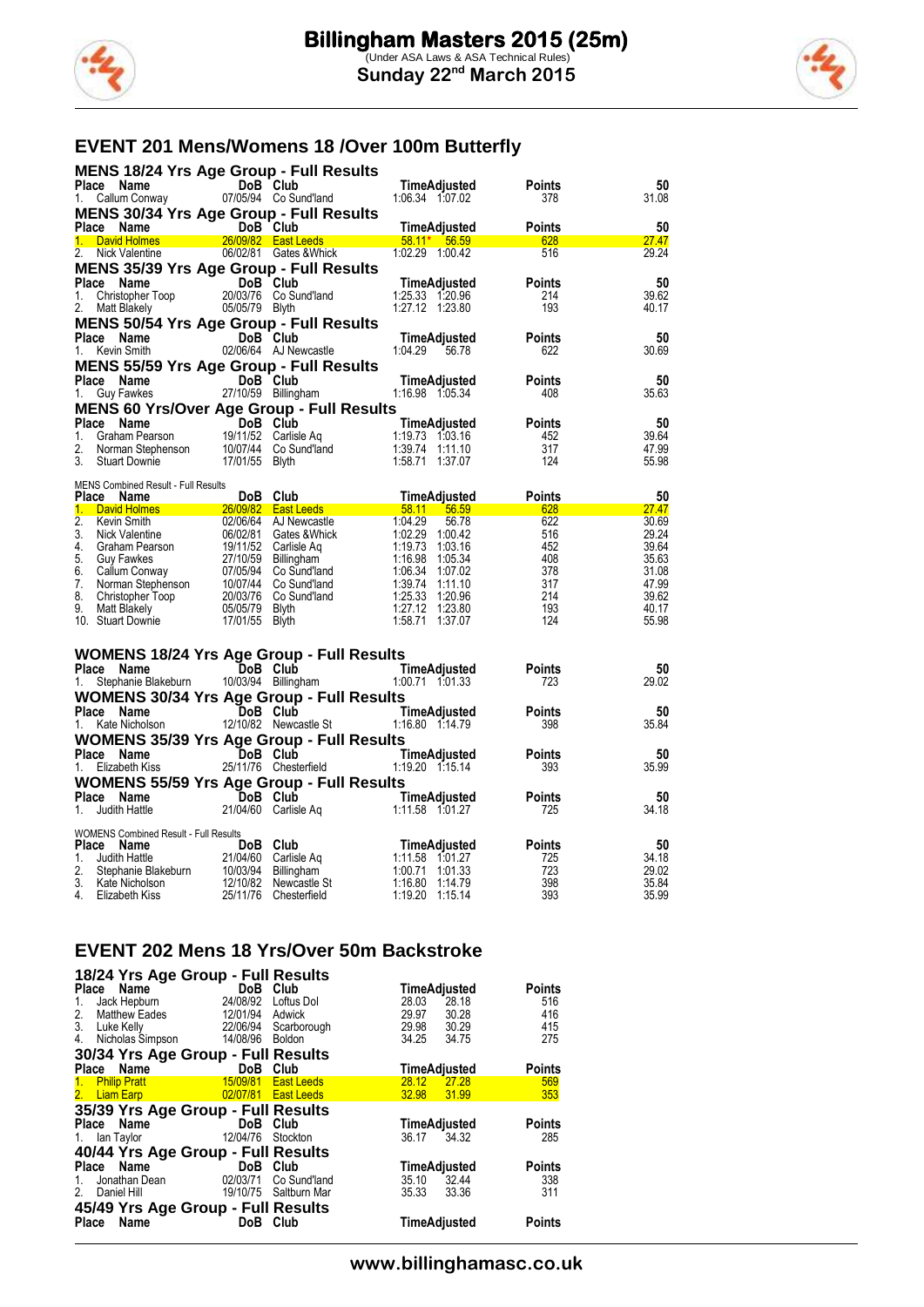

(Under ASA Laws & ASA Technical Rules) **Sunday 22nd March 2015**

|  | ł | ï |
|--|---|---|

| 1.            | <b>Stuart Hoyle</b>                           | 10/08/66             | <b>East Leeds</b>                 | 34.10            | 30.54            | 405        |
|---------------|-----------------------------------------------|----------------------|-----------------------------------|------------------|------------------|------------|
|               | 50/54 Yrs Age Group - Full Results            |                      |                                   |                  |                  |            |
| Place         | Name                                          | DoB                  | Club                              |                  | TimeAdjusted     | Points     |
| 1.            | Kevin Smith                                   | 02/06/64             | AJ Newcastle                      | 35.36            | 31.23            | 379        |
| 2.            | Arthur Aplin                                  | 28/05/63             | Newcastle                         | 39.96            | 35.03            | 268        |
| 3.            | Glenn Proffitt                                | 13/05/63             | Saltburn Mar                      | 41.01            | 35.95            | 248        |
|               | David Lewis                                   | 18/11/61             | Melton M'bry                      | DQ 11            |                  |            |
|               | 60 Yrs/Over Age Group - Full Results          |                      |                                   |                  |                  |            |
| <b>Place</b>  | Name                                          | DoB                  | Club                              |                  | TimeAdjusted     | Points     |
| 1.            | <b>Raymond Butters</b>                        | 28/12/51             | RichmondDale                      | 41.21            | 32.28            | 343        |
| 2.            | <b>Carl Butler</b>                            | 28/03/44             | RichmondDale                      | 46.91            | 33.44            | 309        |
| 3.            | Graeme Shutt                                  | 27/01/49             | Co Sund'land                      | 52.77            | 40.34            | 176        |
| 4.            | Roger Burrell                                 | 19/12/31             | Launceston                        | 53.10            | 28.29            | 510        |
| 5.            | Arthur Puckrin                                | 05/05/38             | Billingham                        | 1:37.37          | 1:02.29          | 47         |
|               |                                               |                      |                                   |                  |                  |            |
| Place         | <b>Combined Result - Full Results</b><br>Name | DoB.                 | Club                              |                  |                  | Points     |
|               |                                               |                      |                                   |                  | TimeAdjusted     |            |
|               |                                               |                      |                                   |                  |                  |            |
| 1.            | <b>Philip Pratt</b>                           | 15/09/81             | <b>East Leeds</b>                 | 28.12            | 27.28            | 569        |
|               | Jack Hepburn                                  | 24/08/92             | Loftus Dol                        | 28.03            | 28.18            | 516        |
| $\frac{2}{3}$ | Roger Burrell                                 | 19/12/31             | Launceston                        | 53.10            | 28.29            | 510        |
| 4.            | <b>Matthew Eades</b>                          | 12/01/94             | Adwick                            | 29.97            | 30.28            | 416        |
| 5.            | Luke Kelly                                    | 22/06/94             | Scarborough                       | 29.98            | 30.29            | 415        |
| 6.            | <b>Stuart Hoyle</b>                           | 10/08/66<br>02/06/64 | <b>East Leeds</b><br>AJ Newcastle | 34.10<br>35.36   | 30.54<br>31.23   | 405<br>379 |
| 7.<br>8.      | Kevin Smith<br><b>Liam Earp</b>               | 02/07/81             | <b>East Leeds</b>                 | 32.98            | 31.99            | 353        |
| 9.            | <b>Raymond Butters</b>                        | 28/12/51             | RichmondDale                      | 41.21            | 32.28            | 343        |
|               | 10. Jonathan Dean                             | 02/03/71             | Co Sund'land                      | 35.10            | 32.44            | 338        |
| 11.           | Daniel Hill                                   | 19/10/75             | Saltburn Mar                      | 35.33            | 33.36            | 311        |
|               | 12. Carl Butler                               | 28/03/44             | RichmondDale                      | 46.91            | 33.44            | 309        |
| 13.           | lan Taylor                                    | 12/04/76             | Stockton                          | 36.17            | 34.32            | 285        |
| 14.           | Nicholas Simpson                              | 14/08/96             | <b>Boldon</b>                     | 34.25            | 34.75            | 275        |
| 15.           | Arthur Aplin                                  | 28/05/63             | Newcastle                         | 39.96            | 35.03            | 268        |
| 16.           | <b>Glenn Proffitt</b>                         | 13/05/63             | Saltburn Mar                      | 41.01            | 35.95            | 248        |
| 17.           | Graeme Shutt<br>18. Arthur Puckrin            | 27/01/49<br>05/05/38 | Co Sund'land<br>Billingham        | 52.77<br>1:37.37 | 40.34<br>1:02.29 | 176<br>47  |

#### **EVENT 207 Womens 16 /Over 100m Breaststroke**

| 18/24 Yrs Age Group - Full Results    |                    |                       |                     |               |       |
|---------------------------------------|--------------------|-----------------------|---------------------|---------------|-------|
| Name<br>Place                         |                    | DoB Club              | TimeAdjusted        | <b>Points</b> | 50    |
| Claudine Wivell<br>1.                 | 31/05/94 Thirsk WH |                       | 1:26.85 1.27.74     | 359           | 40.97 |
| 2. Lauren Watson                      |                    | 27/11/96 Carlisle Ag  | 1:36.41<br>1:37.82  | 259           | 46.45 |
| 30/34 Yrs Age Group - Full Results    |                    |                       |                     |               |       |
| Place Name                            |                    | DoB Club              | TimeAdjusted        | <b>Points</b> | 50    |
| 1. Kate Nicholson                     |                    | 12/10/82 Newcastle St | 1:23.98 1.21.78     | 443           | 40.61 |
| 35/39 Yrs Age Group - Full Results    |                    |                       |                     |               |       |
| Place Name                            | DoB Club           |                       | TimeAdjusted        | <b>Points</b> | 50    |
| 1. Emma Watson                        | 21/06/76 Blyth     |                       | 1:28.69 1:24.15     | 406           | 41.79 |
| 55/59 Yrs Age Group - Full Results    |                    |                       |                     |               |       |
| Place Name                            |                    | DoB Club              | TimeAdjusted        | <b>Points</b> | 50    |
| 1. Carol Boagey                       |                    | 04/09/59 AFSHartlepol | 1:34.09 1.19.86     | 476           | 46.04 |
| 60 Yrs/Over Age Group - Full Results  |                    |                       |                     |               |       |
| Place Name                            |                    | DoB Club              | TimeAdjusted        | <b>Points</b> | 50    |
| 1. Sally Shields                      |                    | 15/10/54 Bo Kirklees  | 1:31.71 1:14.23     | 592           | 43.08 |
| <b>Combined Result - Full Results</b> |                    |                       |                     |               |       |
| Place<br>Name                         | DoB                | Club                  | <b>TimeAdjusted</b> | <b>Points</b> | 50    |
| Sally Shields<br>1.                   | 15/10/54           | Bo Kirklees           | 1:31.71<br>1.14.23  | 592           | 43.08 |
| 2. Carol Boagey<br>3. Kate Nicholson  | 04/09/59           | AFSHartlepol          | 1:19.86<br>1:34.09  | 476           | 46.04 |
| Kate Nicholson                        | 12/10/82           | Newcastle St          | 1:23.98<br>1:21.78  | 443           | 40.61 |
| 4. Emma Watson                        | 21/06/76 Blyth     |                       | 1:28.69<br>1:24.15  | 406           | 41.79 |
| 5. Claudine Wivell                    | 31/05/94           | Thirsk WH             | 1.26.85<br>1:27.74  | 359           | 40.97 |
| 6. Lauren Watson                      | 27/11/96           | Carlisle Ag           | 1:36.41<br>1:37.82  | 259           | 46.45 |

### **EVENT 208 Mens 16 Yrs/Over 200m IM**

| 18/24 Yrs Age Group - Full Results      |                   |                   |               |       |         |         |
|-----------------------------------------|-------------------|-------------------|---------------|-------|---------|---------|
| Name<br>DoB<br>Place                    | Club              | TimeAdjusted      | <b>Points</b> | 50    | 100     | 150     |
| 20/09/95<br>Daniel Tait<br>1.           | Carlisle Ag       | 2:23.08 2:24.86   | 433           | 30.37 | 1:07.55 | 1:50.40 |
| 2. Luke Kelly<br>22/06/94               | Scarborough       | 2:33.31 2:34.87   | 354           | 30.94 | 1:08.77 | 1:56.50 |
| 30/34 Yrs Age Group - Full Results      |                   |                   |               |       |         |         |
| Name<br>Do <sub>B</sub><br>Place        | Club              | TimeAdjusted      | <b>Points</b> | 50    | 100     | 150     |
| 1. David Holmes<br>26/09/82             | <b>East Leeds</b> | $2.14.14*2.10.63$ | 591           | 28.84 | 1:03.46 | 1:42.91 |
| 2. Liam Earp<br>02/07/81                | <b>East Leeds</b> | 2:37.19 2:32.47   | 371           | 31.43 | 1:13.32 | 1:59.27 |
| 35/39 Yrs Age Group - Full Results      |                   |                   |               |       |         |         |
| Place Name<br>DoB.                      | Club              | TimeAdjusted      | <b>Points</b> | 50    | 100     | 150     |
| 20/03/76<br>1. Christopher Toop         | Co Sund'land      | 3:03.19 2:53.81   | 250           | 37.83 | 1.23.70 | 2:19.67 |
| 50/54 Yrs Age Group - Full Results      |                   |                   |               |       |         |         |
| Name<br>Do <sub>B</sub><br><b>Place</b> | Club              | TimeAdjusted      | <b>Points</b> | 50    | 100     | 150     |
| 02/06/64<br>Kevin Smith                 | AJ Newcastle      | 2:42.81 2:23.78   | 443           | 34.51 | 1.17.32 | 2:05.19 |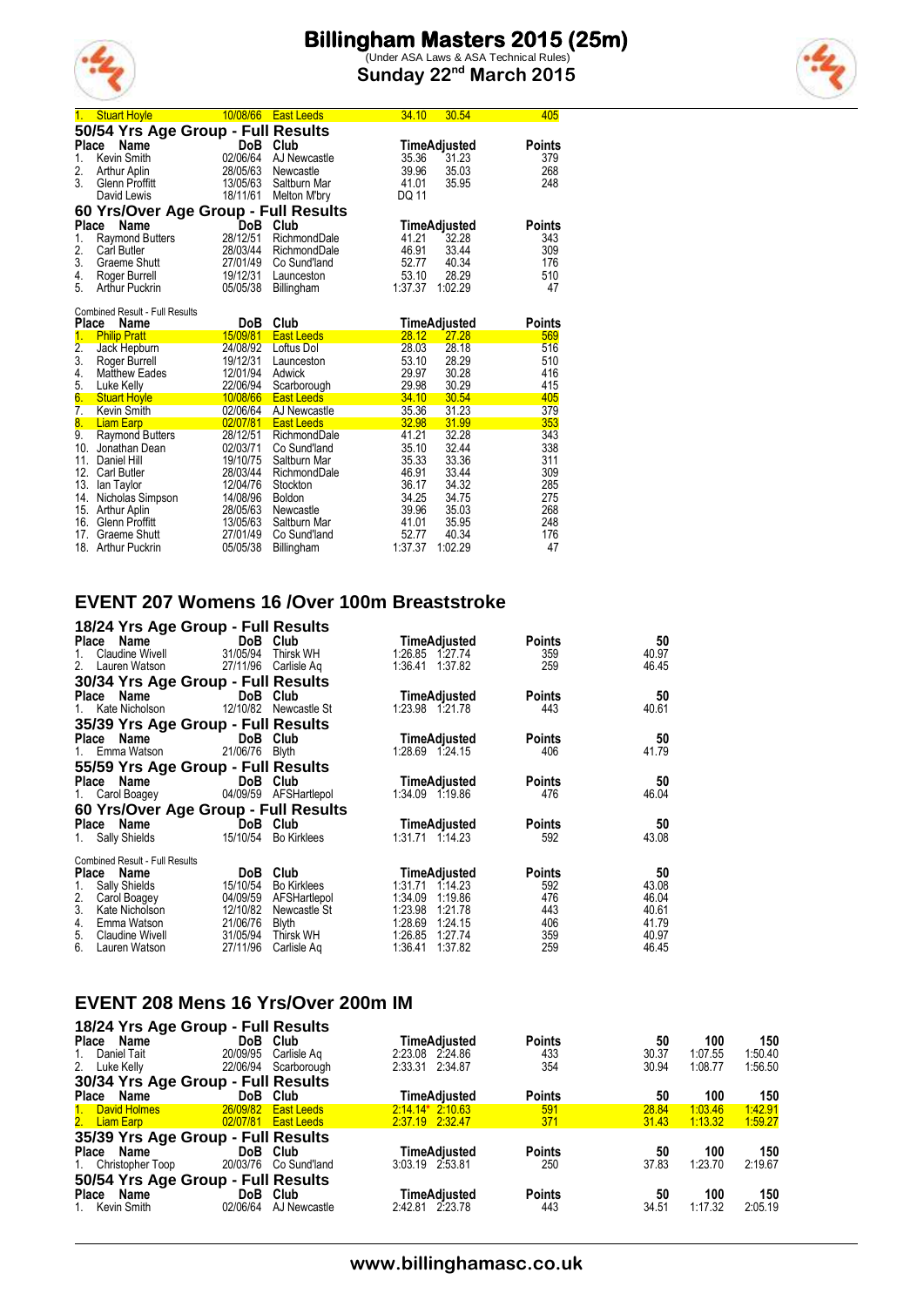

(Under ASA Laws & ASA Technical Rules) **Sunday 22nd March 2015**



|              | 55/59 Yrs Age Group - Full Results    |                      |                   |                     |               |       |         |         |
|--------------|---------------------------------------|----------------------|-------------------|---------------------|---------------|-------|---------|---------|
| Place        | Name                                  | DoB                  | Club              | TimeAdjusted        | <b>Points</b> | 50    | 100     | 150     |
|              | 1. Guy Fawkes                         | 27/10/59             | Billingham        | 3:00.82 2:33.47     | 364           | 36.35 | 1:29.74 | 2:20.62 |
|              | 60 Yrs/Over Age Group - Full Results  |                      |                   |                     |               |       |         |         |
| Place        | Name                                  | <b>DoB</b>           | Club              | TimeAdiusted        | <b>Points</b> | 50    | 100     | 150     |
|              | Norman Stephenson                     | 10/07/44             | Co Sund'land      | 3:24.57 2.25.83     | 424           | 45.41 | 1:41.37 | 2:40.17 |
|              | Alex Brown                            | 08/09/44             | <b>Blyth</b>      | DNF                 |               |       |         |         |
|              |                                       |                      |                   |                     |               |       |         |         |
|              | <b>Combined Result - Full Results</b> |                      |                   |                     |               |       |         |         |
| <b>Place</b> | Name                                  | <b>DoB</b>           | Club              | <b>TimeAdjusted</b> | <b>Points</b> | 50    | 100     | 150     |
|              | <b>David Holmes</b>                   | 26/09/82             | <b>East Leeds</b> | 2.14.14 2.10.63     | 591           | 28.84 | 1:03.46 | 1:42.91 |
| 2.           | Kevin Smith                           | 02/06/64             | AJ Newcastle      | 2:42.81<br>2:23.78  | 443           | 34.51 | 1:17.32 | 2:05.19 |
| 3.           | Daniel Tait                           | 20/09/95             | Carlisle Ag       | 2:23.08<br>2:24.86  | 433           | 30.37 | 1:07.55 | 1:50.40 |
| 4.           | Norman Stephenson                     | 10/07/44             | Co Sund'land      | 2:25.83<br>3:24.57  | 424           | 45.41 | 1.41.37 | 2:40.17 |
| 5.           | <b>Liam Earp</b>                      | 02/07/81             | <b>East Leeds</b> | 2:37.19<br>2:32.47  | 371           | 31.43 | 1:13.32 | 1:59.27 |
| 6.           | <b>Guv Fawkes</b>                     | 27/10/59<br>22/06/94 | <b>Billingham</b> | 2.33.47<br>3:00.82  | 364           | 36.35 | 1:29.74 | 2:20.62 |

8. Christopher Toop 20/03/76 Co Sund'land 3:03.19 2:53.81 250 37.83 1:23.70 2:19.67

### **EVENT 209 Womens 16 Yrs/Over 50m Butterfly**

| Place<br>1.<br>2.                              | 18/24 Yrs Age Group - Full Results<br><b>Name</b><br>Stephanie Blakeburn<br>Lauren Watson                   | DoB<br>10/03/94<br>27/11/96                                          | Club<br>Billingham<br>Carlisle Aq                                                        | TimeAdjusted<br>28.23<br>28.52<br>38.13<br>38.69                                                         | Points<br>624<br>250                   |
|------------------------------------------------|-------------------------------------------------------------------------------------------------------------|----------------------------------------------------------------------|------------------------------------------------------------------------------------------|----------------------------------------------------------------------------------------------------------|----------------------------------------|
| <b>Place</b>                                   | 25/29 Yrs Age Group - Full Results<br>Name<br><b>Terri-Louise Garnett</b>                                   | DoB<br>19/05/90                                                      | Club<br>Billingham                                                                       | TimeAdjusted<br>37.11<br>37.11                                                                           | Points<br>283                          |
| <b>Place</b><br>1.<br>2.                       | 35/39 Yrs Age Group - Full Results<br>Name<br>Elizabeth Kiss<br>Karen Watson                                | DoB<br>25/11/76<br>19/03/79                                          | Club<br>Chesterfield<br><b>Blyth</b>                                                     | TimeAdjusted<br>34.46<br>32.70<br>36.67<br>35.27                                                         | <b>Points</b><br>414<br>330            |
| Place<br>1.                                    | 40/44 Yrs Age Group - Full Results<br>Name<br>Victoria Wass<br>50/54 Yrs Age Group - Full Results           | DoB<br>11/12/71                                                      | Club<br>Wear Valley                                                                      | TimeAdjusted<br>44.67<br>41.28                                                                           | Points<br>206                          |
| Place<br>1.                                    | Name<br><b>Julie Hoyle</b>                                                                                  | <b>DoB</b>                                                           | Club<br>03/04/62 East Leeds                                                              | TimeAdjusted<br>$32.81*$ 28.54                                                                           | Points<br>623                          |
| Place<br>1.<br>2.                              | 55/59 Yrs Age Group - Full Results<br>Name<br>Judith Hattle<br>Carol Boagey                                 | <b>DoB</b><br>21/04/60<br>04/09/59                                   | Club<br>Carlisle Ag<br>AFSHartlepol                                                      | TimeAdjusted<br>32.34<br>27.68<br>42.21<br>35.83                                                         | Points<br>683<br>315                   |
| Place<br>1.<br>2.<br>3.                        | <b>Combined Result - Full Results</b><br><b>Name</b><br>Judith Hattle<br>Stephanie Blakeburn<br>Julie Hoyle | DoB.<br>21/04/60<br>10/03/94<br>03/04/62                             | Club<br>Carlisle Ag<br>Billingham<br><b>East Leeds</b>                                   | TimeAdjusted<br>32.34<br>27.68<br>28.23<br>28.52<br>32.81<br>28.54                                       | <b>Points</b><br>683<br>624<br>623     |
| $\overline{4}$ .<br>5.<br>6.<br>7.<br>8.<br>9. | Elizabeth Kiss<br>Karen Watson<br>Carol Boagey<br>Terri-Louise Garnett<br>Lauren Watson<br>Victoria Wass    | 25/11/76<br>19/03/79<br>04/09/59<br>19/05/90<br>27/11/96<br>11/12/71 | Chesterfield<br><b>Blyth</b><br>AFSHartlepol<br>Billingham<br>Carlisle Ag<br>Wear Valley | 34.46<br>32.70<br>36.67<br>35.27<br>42.21<br>35.83<br>37.11<br>37.11<br>38.13<br>38.69<br>41.28<br>44.67 | 414<br>330<br>315<br>283<br>250<br>206 |

#### **EVENT 210 Mens 16 Yrs/Over 100m Freestyle**

| 18/24 Yrs Age Group - Full Results          |                 |                        |                     |               |       |
|---------------------------------------------|-----------------|------------------------|---------------------|---------------|-------|
| Place Name                                  |                 | DoB Club               | TimeAdjusted        | <b>Points</b> | 50    |
| <b>Anthony Prouse</b><br>1.                 | 26/12/94        | Saltburn Mar           | 56.82<br>57.40      | 479           | 27.63 |
| 2.<br>Matthew Eades                         | 12/01/94        | Adwick                 | 56.88<br>57.46      | 478           | 27.77 |
| 3.<br>Callum Conway                         | 07/05/94        | Co Sund'land           | 58.95<br>59.55      | 429           | 28.47 |
| 4.<br>Keaton Mackel                         | 04/12/96 Boldon |                        | 1:03.64<br>1:04.57  | 337           | 30.82 |
| 5.<br>Nicholas Simpson 14/08/96 Boldon      |                 |                        | 1:05.35<br>1.06.30  | 311           | 31.19 |
| 30/34 Yrs Age Group - Full Results          |                 |                        |                     |               |       |
| Place Name                                  | DoB Club        |                        | TimeAdjusted        | <b>Points</b> | 50    |
| Nick Valentine<br>1.                        |                 | 06/02/81 Gates & Whick | 59.10 57.33         | 481           | 28.96 |
| 35/39 Yrs Age Group - Full Results          |                 |                        |                     |               |       |
| Place Name                                  | <b>DoB</b> Club |                        | TimeAdjusted        | Points        | 50    |
| Matt Blakely<br>1.                          | 05/05/79 Blyth  |                        | 1:08.83 1:06.21     | 312           | 33.34 |
| 2.<br>Christopher Toop                      |                 | 20/03/76 Co Sund'land  | 1:11.52 1:07.86     | 290           | 33.62 |
| 40/44 Yrs Age Group - Full Results          |                 |                        |                     |               |       |
| Place Name DoB Club                         |                 |                        | TimeAdjusted        | <b>Points</b> | 50    |
| 1. Christopher Williams 03/01/75 Billingham |                 |                        | 1:23.34 1.18.69     | 186           | 36.78 |
| 45/49 Yrs Age Group - Full Results          |                 |                        |                     |               |       |
| Place Name                                  | DoB Club        |                        | <b>TimeAdjusted</b> | <b>Points</b> | 50    |
| 1. Stuart Hoyle 10/08/66 East Leeds         |                 |                        | $1:00.51$ $54.20$   | 570           | 29.30 |
| 50/54 Yrs Age Group - Full Results          |                 |                        |                     |               |       |
| Place Name                                  | DoB Club        |                        | <b>TimeAdjusted</b> | <b>Points</b> | 50    |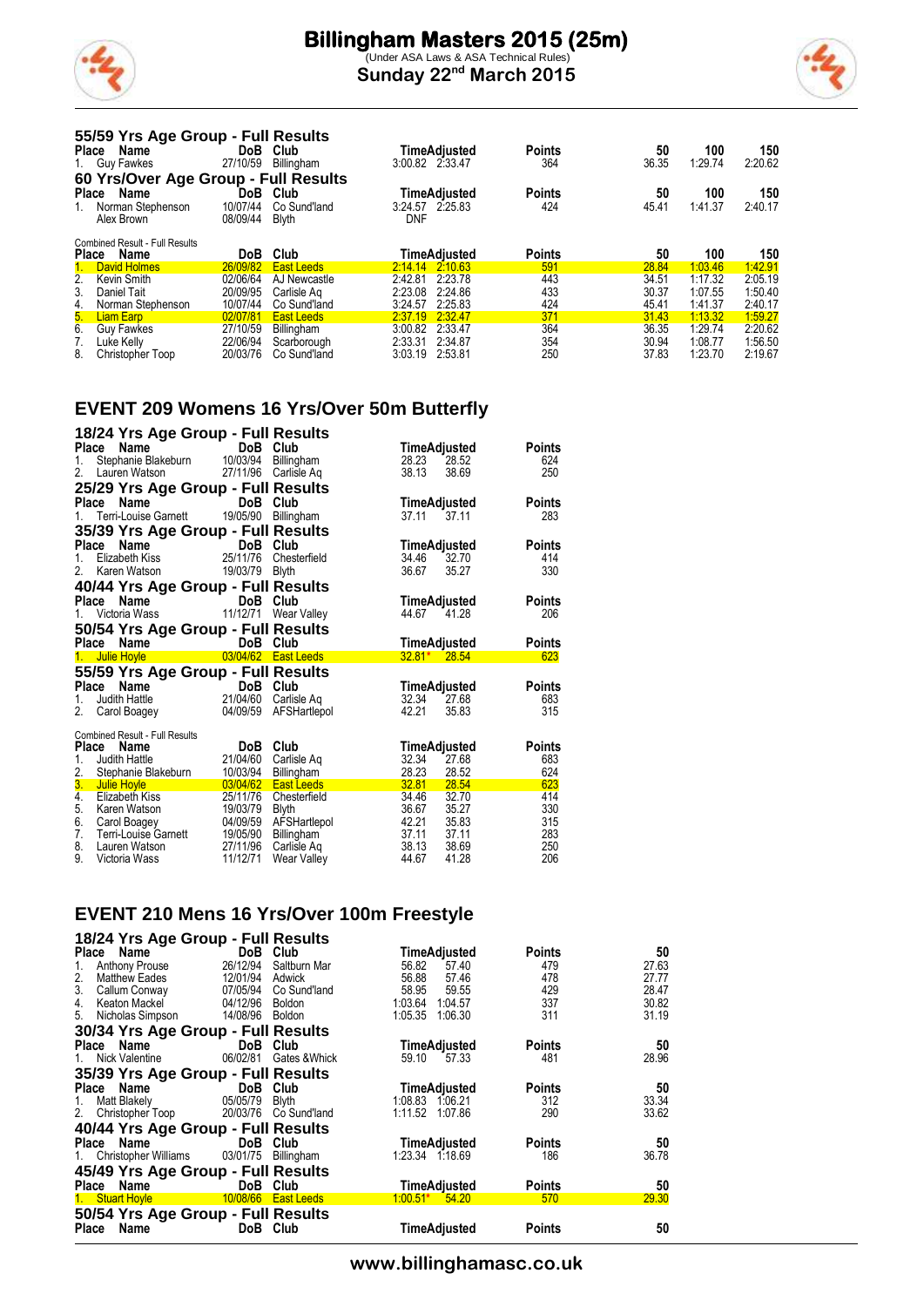

(Under ASA Laws & ASA Technical Rules) **Sunday 22nd March 2015**



| 1.           | David Lewis                           | 18/11/61 | <b>Melton M'brv</b> | 1:08.12 | 58.79        | 446           | 32.39   |
|--------------|---------------------------------------|----------|---------------------|---------|--------------|---------------|---------|
| 2.           | lan Yates                             | 14/09/62 | <b>Bridgend Cty</b> | 1:09.94 | 1:00.84      | 403           | 34.63   |
|              | 60 Yrs/Over Age Group - Full Results  |          |                     |         |              |               |         |
| <b>Place</b> | Name                                  | DoB      | Club                |         | TimeAdjusted | <b>Points</b> | 50      |
| 1.           | <b>Raymond Butters</b>                | 28/12/51 | RichmondDale        | 1:10.17 | 54.96        | 546           | 33.76   |
| 2.           | <b>Brian Taylor</b>                   | 04/05/50 | Adwick              | 1:14.83 | 57.92        | 467           | 36.88   |
| 3.           | Alex Brown                            | 08/09/44 | <b>Blyth</b>        | 1:19.08 | 56.37        | 506           | 37.85   |
| 4.           | Derek Robinson                        | 19/03/44 | <b>Blyth</b>        | 1:19.83 | 56.91        | 492           | 38.05   |
| 5.           | Carl Butler                           | 28/03/44 | RichmondDale        | 1:28.45 | 1:03.05      | 362           | 42.51   |
| 6.           | <b>Stuart Downie</b>                  | 17/01/55 | <b>Blyth</b>        | 1:29.52 | 1:13.20      | 231           | 44.11   |
| 7.           | <b>Arthur Puckrin</b>                 | 05/05/38 | Billingham          | 3:09.52 | 2:01.25      | 50            | 1:31.42 |
|              | <b>Combined Result - Full Results</b> |          |                     |         |              |               |         |
| <b>Place</b> | Name                                  | DoB      | Club                |         | TimeAdjusted | <b>Points</b> | 50      |
| 1.           | <b>Stuart Hoyle</b>                   | 10/08/66 | <b>East Leeds</b>   | 1:00.51 | 54.20        | 570           | 29.30   |
| 2.           | <b>Raymond Butters</b>                | 28/12/51 | RichmondDale        | 1:10.17 | 54.96        | 546           | 33.76   |

|     | <u>UNUILINIVIV</u>          | <u>.</u> | Luvi Luvuv          | 1. vv. v 1      |         | <u>v 1 v</u> | <u>Lv.vv</u> |
|-----|-----------------------------|----------|---------------------|-----------------|---------|--------------|--------------|
| 2.  | <b>Raymond Butters</b>      | 28/12/51 | RichmondDale        | 1:10.17         | 54.96   | 546          | 33.76        |
| 3.  | Alex Brown                  | 08/09/44 | <b>Blyth</b>        | 1:19.08         | 56.37   | 506          | 37.85        |
| 4.  | Derek Robinson              | 19/03/44 | Blyth               | 1:19.83         | 56.91   | 492          | 38.05        |
| 5.  | Nick Valentine              | 06/02/81 | Gates & Whick       | 59.10           | 57.33   | 481          | 28.96        |
| 6.  | <b>Anthony Prouse</b>       | 26/12/94 | Saltburn Mar        | 56.82           | 57.40   | 479          | 27.63        |
| 7.  | <b>Matthew Eades</b>        | 12/01/94 | Adwick              | 56.88           | 57.46   | 478          | 27.77        |
| 8.  | <b>Brian Taylor</b>         | 04/05/50 | Adwick              | 1:14.83         | 57.92   | 467          | 36.88        |
| 9.  | David Lewis                 | 18/11/61 | Melton M'bry        | 1:08.12         | 58.79   | 446          | 32.39        |
| 10. | Callum Conway               | 07/05/94 | Co Sund'land        | 58.95           | 59.55   | 429          | 28.47        |
| 11. | lan Yates                   | 14/09/62 | <b>Bridgend Cty</b> | 1:09.94         | 1:00.84 | 403          | 34.63        |
| 12. | <b>Carl Butler</b>          | 28/03/44 | RichmondDale        | 1:28.45         | 1:03.05 | 362          | 42.51        |
| 13. | Keaton Mackel               | 04/12/96 | <b>Boldon</b>       | 1:03.64         | 1:04.57 | 337          | 30.82        |
| 14. | <b>Matt Blakelv</b>         | 05/05/79 | <b>Blyth</b>        | 1:08.83         | 1:06.21 | 312          | 33.34        |
| 15. | Nicholas Simpson            | 14/08/96 | <b>Boldon</b>       | 1:05.35         | 1.06.30 | 311          | 31.19        |
| 16. | Christopher Toop            | 20/03/76 | Co Sund'land        | 1:11.52         | 1:07.86 | 290          | 33.62        |
| 17. | <b>Stuart Downie</b>        | 17/01/55 | <b>Blyth</b>        | 1:29.52         | 1:13.20 | 231          | 44.11        |
| 18. | <b>Christopher Williams</b> | 03/01/75 | Billingham          | 1:23.34         | 1:18.69 | 186          | 36.78        |
|     | 19. Arthur Puckrin          | 05/05/38 | Billingham          | 3:09.52 2:01.25 |         | 50           | 1:31.42      |
|     |                             |          |                     |                 |         |              |              |

### **EVENT 211 Womens 16 Yrs/Over 50m Freestyle**

|                  | 18/24 Yrs Age Group - Full Results                                       |                                |                                                                                                                |                                  |               |
|------------------|--------------------------------------------------------------------------|--------------------------------|----------------------------------------------------------------------------------------------------------------|----------------------------------|---------------|
| Place            | Name                                                                     | DoB Club                       |                                                                                                                | TimeAdjusted                     | Points        |
| 1.               | Rebecca Cox                                                              |                                | 31/01/95 Scarborough                                                                                           | 29.37<br>29.74                   | 477           |
| 2.               | Claudine Wivell                                                          |                                | 31/05/94 Thirsk WH                                                                                             | 32.01<br>32.34                   | 371           |
|                  | 25/29 Yrs Age Group - Full Results                                       |                                |                                                                                                                |                                  |               |
|                  | Place Name                                                               | DoB Club                       |                                                                                                                | TimeAdjusted                     | Points        |
| 1.               | Terri-Louise Garnett 19/05/90 Billingham                                 |                                |                                                                                                                | 32.22<br>32.22                   | 375           |
|                  | 30/34 Yrs Age Group - Full Results                                       |                                |                                                                                                                |                                  |               |
| Place            | ce Name<br>Jennifer Dobson 10/08/83 Blyth                                | DoB Club                       |                                                                                                                | TimeAdjusted                     | <b>Points</b> |
| 1.               |                                                                          |                                |                                                                                                                | 31.82<br>31.10                   | 417           |
| 2.               | Fiona Blackett                                                           | 22/08/84                       | Wear Valley                                                                                                    | 36.10<br>35.42                   | 282           |
| 3.               | Lorraine Riddle                                                          |                                | 30/11/84 Billingham                                                                                            | 38.07<br>37.35                   | 240           |
|                  | 35/39 Yrs Age Group - Full Results                                       |                                |                                                                                                                |                                  |               |
| Place            | Name                                                                     | DoB Club<br>28/07/79 York City |                                                                                                                | TimeAdjusted                     | <b>Points</b> |
| 1.               | Emma Wills                                                               |                                |                                                                                                                | 29.66<br>28.53                   | 540           |
| 2.               | Elizabeth Kiss                                                           | 25/11/76                       | Chesterfield                                                                                                   | 32.53<br>30.86                   | 427           |
| 3.<br>4.         | Karen Watson<br>Catherine Green                                          | 19/03/79<br>26/01/80           | <b>Blyth</b><br><b>Blyth</b>                                                                                   | 33.21<br>31.95<br>34.09<br>32.93 | 384<br>351    |
| 5.               | Tanya Johnson                                                            | 25/11/80                       | <b>Boldon</b>                                                                                                  | 45.01<br>43.48                   | 152           |
|                  | 40/44 Yrs Age Group - Full Results                                       |                                |                                                                                                                |                                  |               |
| Place            | Name                                                                     | DoB Club                       |                                                                                                                | TimeAdjusted                     | <b>Points</b> |
| 1.               | Victoria Wass                                                            | 11/12/71                       | Wear Valley                                                                                                    | 36.29<br>33.54                   | 332           |
| 2.               | Joanne Smith                                                             | 28/08/71                       | <b>Boldon</b>                                                                                                  | 37.24<br>34.41                   | 308           |
|                  |                                                                          |                                |                                                                                                                |                                  |               |
|                  |                                                                          |                                |                                                                                                                |                                  |               |
|                  | 45/49 Yrs Age Group - Full Results                                       |                                |                                                                                                                |                                  |               |
| Place            | Name<br>1. Nina Williams                                                 | DoB Club                       | 11/09/70 East Leeds <b>Example 2014</b>                                                                        | TimeAdjusted<br>$28.00*$ 25.72   | Points        |
| 2.               | Jayne Simpson                                                            | 21/07/67 Boldon                |                                                                                                                | 31.43<br>28.34                   | 737<br>551    |
|                  |                                                                          |                                |                                                                                                                |                                  |               |
| Place            | 50/54 Yrs Age Group - Full Results<br>Name                               | DoB Club                       |                                                                                                                | TimeAdjusted                     | Points        |
|                  | 1. Julie Hoyle                                                           |                                | and the Control of Control of Control of Control of the Control of the Control of the Control of the Control o | 29.95 26.05                      | 710           |
| 2.               | Jayne Dresser                                                            |                                | 18/04/63 East Leeds                                                                                            | 39.98<br>35.05                   | <u> 291</u>   |
|                  | 55/59 Yrs Age Group - Full Results                                       |                                |                                                                                                                |                                  |               |
| Place            |                                                                          | DoB Club                       |                                                                                                                | TimeAdjusted                     | Points        |
| 1.               |                                                                          |                                | AFSHartlepol                                                                                                   | 37.58<br>31.90                   | 386           |
| 2.               |                                                                          |                                | <b>Billingham</b>                                                                                              | 50.81<br>43.12                   | 156           |
|                  | vame<br>Carol Boagey<br>Carol Boagey 04/09/59<br>Lynn Shepherd 22/00/759 |                                |                                                                                                                |                                  |               |
| Place            | <b>Combined Result - Full Results</b><br>Name                            | DoB                            | Club                                                                                                           | TimeAdjusted                     | <b>Points</b> |
|                  | 1. Nina Williams                                                         |                                | 11/09/70 East Leeds                                                                                            | 28.00                            | 737           |
| $\overline{2}$ . | <b>Julie Hoyle</b>                                                       | 03/04/62                       | <b>East Leeds</b>                                                                                              | 25.72<br>29.95<br>26.05          | 710           |
| $\overline{3}$ . |                                                                          | 21/07/67                       | <b>Boldon</b>                                                                                                  | 31.43<br>28.34                   | 551           |
| 4.               |                                                                          | 28/07/79                       | <b>York City</b>                                                                                               | 29.66<br>28.53                   | 540           |
| 5.               | Jayne Simpson<br>Emma Wills<br>Rebecca Cox<br>Rebecca Cox                | 31/01/95                       | Scarborough                                                                                                    | 29.37<br>29.74                   | 477           |
| 6.               | Elizabeth Kiss                                                           | 25/11/76                       | Chesterfield                                                                                                   | 32.53<br>30.86                   | 427           |
| 7.<br>8.         | Jennifer Dobson                                                          | 10/08/83                       | Blyth                                                                                                          | 31.82<br>31.10                   | 417           |
| 9.               | Carol Boagey<br>Karen Watson                                             | 04/09/59<br>19/03/79           | AFSHartlepol<br><b>Blyth</b>                                                                                   | 37.58<br>31.90<br>33.21<br>31.95 | 386<br>384    |
|                  | 10. Terri-Louise Garnett                                                 | 19/05/90                       | Billingham                                                                                                     | 32.22<br>32.22                   | 375           |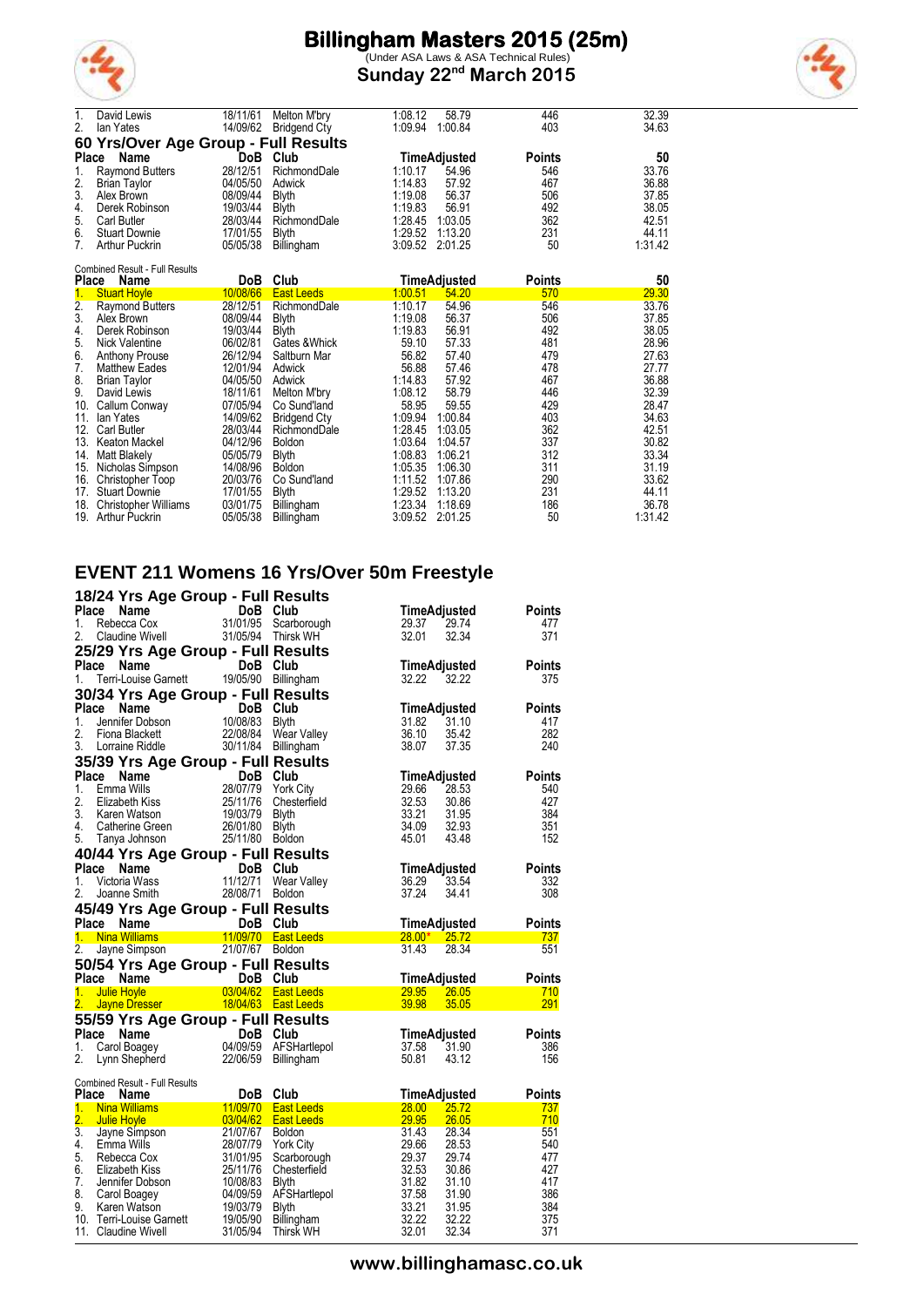

(Under ASA Laws & ASA Technical Rules) **Sunday 22nd March 2015**



| 12. Catherine Green | 26/01/80 Blyth  |                      | 34.09 | 32.93 | 351 |
|---------------------|-----------------|----------------------|-------|-------|-----|
| 13. Victoria Wass   |                 | 11/12/71 Wear Valley | 36.29 | 33.54 | 332 |
| 14. Joanne Smith    | 28/08/71 Boldon |                      | 37.24 | 34.41 | 308 |
| 15. Jayne Dresser   |                 | 18/04/63  East Leeds | 39.98 | 35.05 | 291 |
| 16. Fiona Blackett  |                 | 22/08/84 Wear Valley | 36.10 | 35.42 | 282 |
| 17. Lorraine Riddle |                 | 30/11/84 Billingham  | 38.07 | 37.35 | 240 |
| 18. Lynn Shepherd   |                 | 22/06/59 Billingham  | 50.81 | 43.12 | 156 |
| 19. Tanya Johnson   | 25/11/80 Boldon |                      | 45.01 | 43.48 | 152 |
|                     |                 |                      |       |       |     |

### **EVENT 212 Mens 16 Yrs/Over 100m Backstroke**

|                           | 18/24 Yrs Age Group - Full Results    |                      |                             |                                          |               |                |
|---------------------------|---------------------------------------|----------------------|-----------------------------|------------------------------------------|---------------|----------------|
|                           | Place Name                            |                      | DoB Club                    | TimeAdjusted                             | <b>Points</b> | 50             |
| 1.                        | Jack Hepburn                          | 24/08/92             | Loftus Dol                  | 1:00.54 1:00.86                          | 519           | 29.14          |
| 2.                        | Luke Kelly                            |                      | 22/06/94 Scarborough        | 1:05.41<br>1.06.08                       | 406           | 31.92          |
|                           | 30/34 Yrs Age Group - Full Results    |                      |                             |                                          |               |                |
|                           | Place Name                            |                      | DoB Club                    | TimeAdjusted                             | <b>Points</b> | 50             |
| 1.                        | <b>Liam Earp</b>                      | 02/07/81             | <b>East Leeds</b>           | 1:14.90 1:12.65                          | 305           | 36.96          |
| 2.                        | <b>Philip Pratt</b>                   |                      | 15/09/81 East Leeds         | 1:38.16<br>1:35.21                       | 135           | 28.18          |
|                           | Nick Valentine                        |                      | 06/02/81 Gates & Whick      | DQ 14                                    |               |                |
|                           | 35/39 Yrs Age Group - Full Results    |                      |                             |                                          |               |                |
|                           | Place Name                            |                      | DoB Club                    | TimeAdjusted                             | <b>Points</b> | 50             |
| 1.                        | lan Taylor                            | 12/04/76             | Stockton                    | 1:19.07 1:15.02                          | 277           | 38.57          |
|                           | 40/44 Yrs Age Group - Full Results    |                      |                             |                                          |               |                |
|                           | Place Name                            |                      | DoB Club                    | TimeAdjusted                             | Points        | 50             |
|                           | Jonathan Dean                         | 02/03/71             | Co Sund'land                | 1:17.91 1:12.00                          | 314           | 38.30          |
|                           | 50/54 Yrs Age Group - Full Results    |                      |                             |                                          |               |                |
|                           | Place Name                            |                      | DoB Club                    | TimeAdjusted                             | Points        | 50             |
| 1.                        | Arthur Aplin                          | 28/05/63             | Newcastle                   | 1:30.60 1.19.42                          | 233           | 43.19          |
|                           | 60 Yrs/Over Age Group - Full Results  |                      |                             |                                          |               |                |
|                           | Place Name                            |                      | DoB Club                    | TimeAdjusted                             | <b>Points</b> | 50             |
| 1.                        | Roger Burrell                         | 19/12/31             | Launceston                  | 1:52.54<br>59.95                         | 544           | 55.71          |
| 2.                        | <b>Arthur Puckrin</b>                 | 05/05/38             | Billingham                  | 3:28.50 2:13.39                          | 49            | 1:39.40        |
|                           |                                       |                      |                             |                                          |               |                |
|                           | <b>Combined Result - Full Results</b> |                      |                             |                                          |               |                |
| <b>Place</b>              | Name                                  | DoB                  | Club                        | TimeAdjusted                             | <b>Points</b> | 50             |
| 1.                        | Roger Burrell                         | 19/12/31             | Launceston                  | 1:52.54<br>59.95                         | 544           | 55.71          |
| 2.<br>3.                  | Jack Hepburn                          | 24/08/92<br>22/06/94 | Loftus Dol                  | 1:00.54<br>1:00.86<br>1:05.41<br>1:06.08 | 519<br>406    | 29.14<br>31.92 |
| 4.                        | Luke Kelly<br>Jonathan Dean           | 02/03/71             | Scarborough<br>Co Sund'land | 1:12.00<br>1:17.91                       | 314           | 38.30          |
| 5.                        | <b>Liam Earp</b>                      | 02/07/81             | <b>East Leeds</b>           | 1.14.90<br>1:12.65                       | 305           | 36.96          |
| 6.                        | lan Taylor                            | 12/04/76             | Stockton                    | 1:19.07<br>1.15.02                       | 277           | 38.57          |
| 7.                        | Arthur Aplin                          | 28/05/63             | Newcastle                   | 1:30.60<br>1:19.42                       | 233           | 43.19          |
| $\overline{\textbf{8}}$ . | <b>Philip Pratt</b>                   | 15/09/81             | <b>East Leeds</b>           | 1:38.16<br>1.35.21                       | 135           | 28.18          |
| 9.                        | <b>Arthur Puckrin</b>                 | 05/05/38             | Billingham                  | 3:28.50<br>2:13.39                       | 49            | 1:39.40        |

### **EVENT 213 Womens 16 Yrs/Over 50m Breaststroke**

|                                                               | 18/24 Yrs Age Group - Full Results                                                                             |                     |                       |                              |       |               |
|---------------------------------------------------------------|----------------------------------------------------------------------------------------------------------------|---------------------|-----------------------|------------------------------|-------|---------------|
| Place Name                                                    |                                                                                                                | DoB Club            |                       | TimeAdjusted                 |       | <b>Points</b> |
| 1.                                                            | Claudine Wivell                                                                                                |                     | 31/05/94 Thirsk WH    | 40.19                        | 40.60 | 356           |
|                                                               | 30/34 Yrs Age Group - Full Results                                                                             |                     |                       |                              |       |               |
| Place<br>Name                                                 |                                                                                                                | DoB Club            |                       | TimeAdjusted                 |       | Points        |
| 1.                                                            | Kate Nicholson                                                                                                 | 12/10/82            | Newcastle St          | 38.04                        | 37.04 | 470           |
|                                                               | 35/39 Yrs Age Group - Full Results                                                                             |                     |                       |                              |       |               |
| Place<br>Name                                                 |                                                                                                                | DoB                 | Club                  | TimeAdjusted                 |       | <b>Points</b> |
| $1_{-}$                                                       | Emma Watson 21/06/76 Blyth                                                                                     |                     |                       | 41.13                        | 39.02 | 402           |
| 2. Elizabeth Kiss                                             |                                                                                                                |                     | 25/11/76 Chesterfield | 44.09                        | 41.83 | 326           |
| 3 <sub>1</sub>                                                | Karen Watson                                                                                                   | 19/03/79            | <b>Blyth</b>          | 44.51                        | 42.81 | 304           |
|                                                               | 40/44 Yrs Age Group - Full Results                                                                             |                     |                       |                              |       |               |
|                                                               | Place Name                                                                                                     | DoB Club            |                       | TimeAdjusted                 |       | Points        |
| $1_{-}$                                                       | Joanne Smith                                                                                                   | 28/08/71            | <b>Boldon</b>         | 49.86                        | 46.08 | 244           |
|                                                               | 50/54 Yrs Age Group - Full Results                                                                             |                     |                       |                              |       |               |
| Place Name                                                    |                                                                                                                | DoB Club            |                       | TimeAdjusted                 |       | <b>Points</b> |
| 1. Julie Hoyle                                                |                                                                                                                | $\frac{03}{104/62}$ | <b>East Leeds</b>     | $38.85*$ 33.80               |       | 618           |
| 2.                                                            | <b>Jayne Dresser May 19</b>                                                                                    |                     | 18/04/63 East Leeds   | 51.99                        | 45.58 | 252           |
|                                                               | 55/59 Yrs Age Group - Full Results                                                                             |                     |                       |                              |       |               |
|                                                               | Place Name                                                                                                     | DoB Club            |                       | TimeAdjusted                 |       | Points        |
| 1.                                                            | Carol Boagey                                                                                                   |                     | 04/09/59 AFSHartlepol | 43.87                        | 37.23 | 462           |
|                                                               | 60 Yrs/Over Age Group - Full Results                                                                           |                     |                       |                              |       |               |
|                                                               | Place Name                                                                                                     | DoB Club            |                       | TimeAdjusted                 |       | <b>Points</b> |
| 1.                                                            | Sally Shields                                                                                                  | 15/10/54            | <b>Bo Kirklees</b>    | 41.86                        | 33.88 | 614           |
|                                                               |                                                                                                                |                     |                       |                              |       |               |
| <b>Combined Result - Full Results</b><br><b>Place</b><br>Name |                                                                                                                | DoB                 | Club                  |                              |       | <b>Points</b> |
| 1.<br><b>Julie Hoyle</b>                                      | and the state of the state of the state of the state of the state of the state of the state of the state of th | 03/04/62            | <b>East Leeds</b>     | TimeAdjusted<br><b>38.85</b> | 33.80 | 618           |
| 2.<br><b>Sally Shields</b>                                    |                                                                                                                | 15/10/54            | Bo Kirklees           | 41.86                        | 33.88 | 614           |
| 3.<br>Kate Nicholson                                          |                                                                                                                | 12/10/82            | Newcastle St          | 38.04 37.04                  |       | 470           |
| 4.<br>Carol Boagey                                            |                                                                                                                | 04/09/59            | AFSHartlepol          | 43.87                        | 37.23 | 462           |
| 5.<br>Emma Watson                                             |                                                                                                                | 21/06/76            | Blyth                 | 41.13                        | 39.02 | 402           |
| 6.<br><b>Claudine Wivell</b>                                  |                                                                                                                | 31/05/94            | <b>Thirsk WH</b>      | 40.19                        | 40.60 | 356           |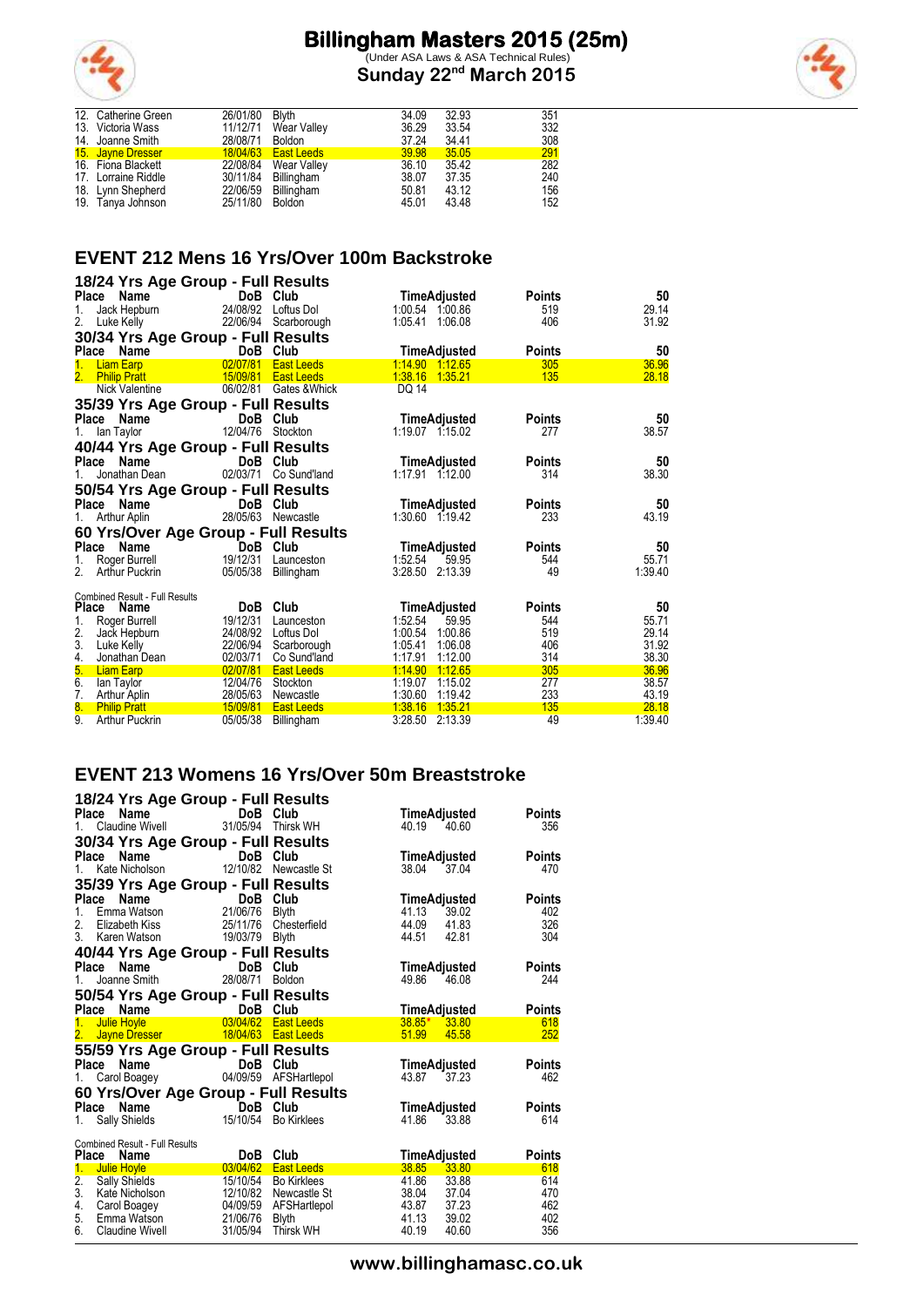

(Under ASA Laws & ASA Technical Rules) **Sunday 22nd March 2015**



|    | Elizabeth Kiss   |                | 25/11/76 Chesterfield | 44.09 | 41.83 | 326 |
|----|------------------|----------------|-----------------------|-------|-------|-----|
| 8. | Karen Watson     | 19/03/79 Blyth |                       | 44.51 | 42.81 | 304 |
|    | 9. Javne Dresser |                | 18/04/63 East Leeds   | 51.99 | 45.58 | 252 |
|    | 10. Joanne Smith | 28/08/71       | <b>Boldon</b>         | 49.86 | 46.08 | 244 |

### **EVENT 214 Mens 16 Yrs/Over 200m Freestyle**

| 18/24 Yrs Age Group - Full Results               |                                       |                                    |               |                |                    |                    |
|--------------------------------------------------|---------------------------------------|------------------------------------|---------------|----------------|--------------------|--------------------|
| Place Name                                       | DoB Club                              | <b>TimeAdjusted</b>                | Points        | 50             | 100                | 150                |
| 22/04/93<br>Samuel Milne<br>1.                   | Altrincham                            | 1:58.77 1:59.70                    | 572           | 27.12          | 56.74              | 1:27.77            |
| 2.<br>20/09/95<br>Daniel Tait                    | Carlisle Ag                           | 2:02.75 2:04.28                    | 511           | 28.25          | 59.06              | 1:31.04            |
| 3. Keaton Mackel                                 | 04/12/96 Boldon                       | 2:22.36 2:24.44                    | 325           | 32.55          | 1:08.58            | 1:46.47            |
| 30/34 Yrs Age Group - Full Results               |                                       |                                    |               |                |                    |                    |
| Place<br>Name                                    | DoB Club                              | TimeAdjusted                       | <b>Points</b> | 50             | 100                | 150                |
| 06/02/81<br>1.<br>Nick Valentine                 | Gates &Whick                          | 2:07.86 2:04.02                    | 514           | 29.87          | 1:02.16            | 1:35.13            |
| 2.<br>Graham Kennedy                             | 15/05/84 Boldon                       | 2:20.92 2:18.26                    | 371           | 32.27          | 1:08.76            | 1:45.67            |
| 35/39 Yrs Age Group - Full Results               |                                       |                                    |               |                |                    |                    |
| Place Name                                       | DoB Club                              | TimeAdjusted                       | <b>Points</b> | 50             | 100                | 150                |
| 1. Christopher Toop                              | 20/03/76 Co Sund'land                 | 2.43.74 2.35.36                    | 261           | 35.86          | 1:16.35            | 1:59.41            |
| 40/44 Yrs Age Group - Full Results               |                                       |                                    |               |                |                    |                    |
| Place<br>Name                                    | DoB Club                              | TimeAdjusted                       | <b>Points</b> | 50             | 100                | 150                |
| Daniel Hill<br>1.                                | 19/10/75 Saltburn Mar                 | 2:19.91 2:12.10                    | 425           | 32.57          | 1:08.77            | 1:45.06            |
|                                                  |                                       |                                    |               |                |                    |                    |
| 50/54 Yrs Age Group - Full Results               |                                       |                                    |               |                |                    |                    |
| Place Name<br>02/06/64                           | DoB Club                              | <b>TimeAdjusted</b>                | <b>Points</b> | 50             | 100                | 150                |
| Kevin Smith<br>1.<br>2.                          | AJ Newcastle<br>14/09/62 Bridgend Cty | 2:18.28 2:02.12<br>2:38.06 2:17.50 | 538<br>377    | 32.15<br>35.93 | 1.07.47<br>1:15.55 | 1:43.51<br>1:57.15 |
| lan Yates                                        |                                       |                                    |               |                |                    |                    |
| 60 Yrs/Over Age Group - Full Results             |                                       |                                    |               |                |                    |                    |
| Place Name                                       | DoB Club                              | TimeAdjusted                       | <b>Points</b> | 50             | 100                | 150                |
| Graham Pearson<br>1.                             | 19/11/52 Carlisle Aq                  | 2:57.78 2:20.84                    | 351           | 43.48          | 1:27.79            | 2:13.60            |
| 2.<br>08/09/44<br>Alex Brown<br>3.<br>19/03/44   | <b>Blyth</b>                          | 2:58.56 2:07.29                    | 475           | 41.06          | 1:25.61<br>1:26.95 | 2:12.94<br>2:15.30 |
| Derek Robinson<br>4.<br><b>Carl Butler</b>       | <b>Blyth</b><br>28/03/44 RichmondDale | 3:01.77 2:09.58<br>3:21.00 2:23.29 | 450<br>333    | 40.76<br>44.23 | 1:35.34            | 2:28.53            |
| 5.<br><b>Arthur Puckrin</b><br>05/05/38          | Billingham                            | 6:25.76 4:06.79                    | 65            | 1:36.62        | 3:14.61            | 4:50.56            |
|                                                  |                                       |                                    |               |                |                    |                    |
| <b>Combined Result - Full Results</b>            |                                       |                                    |               |                |                    |                    |
| Place Name                                       | DoB Club                              | <b>TimeAdjusted</b>                | <b>Points</b> | 50             | 100                | 150                |
| 22/04/93<br>1.<br>Samuel Milne                   | Altrincham                            | 1:58.77 1:59.70                    | 572           | 27.12          | 56.74              | 1:27.77            |
| 02/06/64<br>2.<br>Kevin Smith                    | AJ Newcastle                          | 2:18.28 2:02.12                    | 538           | 32.15          | 1:07.47            | 1:43.51            |
| 3.<br>Nick Valentine                             | 06/02/81 Gates & Whick                | 2:07.86 2:04.02                    | 514           | 29.87          | 1:02.16            | 1:35.13            |
| 4.<br>20/09/95<br>Daniel Tait                    | Carlisle Aq                           | 2:02.75 2:04.28                    | 511           | 28.25          | 59.06              | 1:31.04            |
| 5.<br>08/09/44<br>Alex Brown                     | <b>Blyth</b>                          | 2:58.56 2:07.29                    | 475           | 41.06          | 1:25.61            | 2:12.94            |
| 6.<br>19/03/44<br>Derek Robinson                 | Blyth                                 | 3:01.77 2:09.58                    | 450           | 40.76          | 1:26.95            | 2:15.30            |
| 7.<br>19/10/75<br>Daniel Hill                    | Saltburn Mar                          | 2:19.91 2:12.10                    | 425           | 32.57          | 1:08.77            | 1:45.06            |
| 8.<br>14/09/62<br>lan Yates                      | <b>Bridgend Cty</b>                   | 2:38.06 2:17.50                    | 377           | 35.93          | 1:15.55            | 1:57.15            |
| 9.<br>15/05/84<br>Graham Kennedy                 | Boldon                                | 2:20.92 2:18.26                    | 371           | 32.27          | 1:08.76            | 1:45.67            |
| 19/11/52<br>10. Graham Pearson<br>28/03/44       | Carlisle Ag                           | 2:57.78 2:20.84                    | 351<br>333    | 43.48<br>44.23 | 1:27.79<br>1:35.34 | 2:13.60            |
| 11. Carl Butler<br>04/12/96<br>12. Keaton Mackel | RichmondDale<br>Boldon                | 3:21.00 2.23.29<br>2:22.36 2:24.44 | 325           | 32.55          | 1:08.58            | 2:28.53<br>1:46.47 |
| 20/03/76<br>13. Christopher Toop                 | Co Sund'land                          | 2:43.74<br>2:35.36                 | 261           | 35.86          | 1:16.35            | 1:59.41            |
| 05/05/38 Billingham<br>14. Arthur Puckrin        |                                       |                                    |               |                |                    |                    |

### **EVENT 215 Womens 16 Yrs/Over 100m IM**

| 18/24 Yrs Age Group - Full Results  |                                     |                   |                    |               |
|-------------------------------------|-------------------------------------|-------------------|--------------------|---------------|
| Name<br>Place                       | DoB Club                            |                   | TimeAdjusted       | <b>Points</b> |
| 1.                                  | Claudine Wivell 31/05/94 Thirsk WH  |                   | 1:19.88 1:20.69    | 360           |
| 25/29 Yrs Age Group - Full Results  |                                     |                   |                    |               |
| Place<br>Name                       | DoB Club                            |                   | TimeAdjusted       | <b>Points</b> |
| Catriona Grime<br>1.                | 15/09/86                            | Wear Valley       | 1:23.70 1:22.69    | 335           |
| 2.<br>Terri-Louise Garnett          | 19/05/90                            | Billingham        | 1:24.16 1:24.16    | 318           |
| 30/34 Yrs Age Group - Full Results  |                                     |                   |                    |               |
| Place<br>Name                       | DoB Club                            |                   | TimeAdjusted       | Points        |
| Jennifer Dobson<br>1.               | 10/08/83                            | Blyth             | 1:23.54 1:21.66    | 348           |
| 2.<br>Donna Devlin                  | 14/11/82                            | Stockton          | 1:29.38<br>1:27.04 | 287           |
| 3.<br>Lorraine Riddle               | 30/11/84                            | Billingham        | 1.31.11<br>1.29.39 | 265           |
| 35/39 Yrs Age Group - Full Results  |                                     |                   |                    |               |
| Place Name                          | DoB Club                            |                   | TimeAdjusted       | <b>Points</b> |
| Elizabeth Kiss<br>1.                | 25/11/76                            | Chesterfield      | 1:23.23 1:18.97    | 385           |
| 2.<br>Karen Watson                  | 19/03/79                            | Blyth             | 1:23.88 1:20.68    | 361           |
| 3.<br>Emma Watson                   | 21/06/76                            | Blyth             | 1:24.98 1:20.63    | 361           |
| 4.<br>Catherine Green               | 26/01/80                            | Blyth             | 1:25.27<br>1:22.37 | 339           |
| 45/49 Yrs Age Group - Full Results  |                                     |                   |                    |               |
| Name<br><b>Place</b>                | DoB Club                            |                   | TimeAdjusted       | Points        |
| Jayne Simpson<br>1.                 | 21/07/67                            | Boldon            | 1:20.90 1:12.95    | 488           |
| 50/54 Yrs Age Group - Full Results  |                                     |                   |                    |               |
| Place Name                          | DoB                                 | Club              | TimeAdjusted       | <b>Points</b> |
| Julie Hoyle<br>1.                   | 03/04/62                            | <b>East Leeds</b> | $1.13.09*$ 1.03.58 | 737           |
| 2.<br>Jayne Dresser <b>Startung</b> | 18/04/63                            | <b>East Leeds</b> | 1.46.50 1.33.36    | 233           |
| 55/59 Yrs Age Group - Full Results  |                                     |                   |                    |               |
| Place<br>Name                       | DoB Club                            |                   | TimeAdjusted       | Points        |
| Judith Hattle<br>1.                 | $\overline{\text{DoB}}$<br>21/04/60 | Carlisle Aq       | 1:14.97 1:04.17    | 717           |
| 2.<br>Carol Boagey                  | 04/09/59                            | AFSHartlepol      | 1.34.49<br>1:20.20 | 367           |
| 3.<br>Lynn Shepherd                 | 22/06/59                            | Billingham        | 2:16.60<br>1:55.94 | 121           |